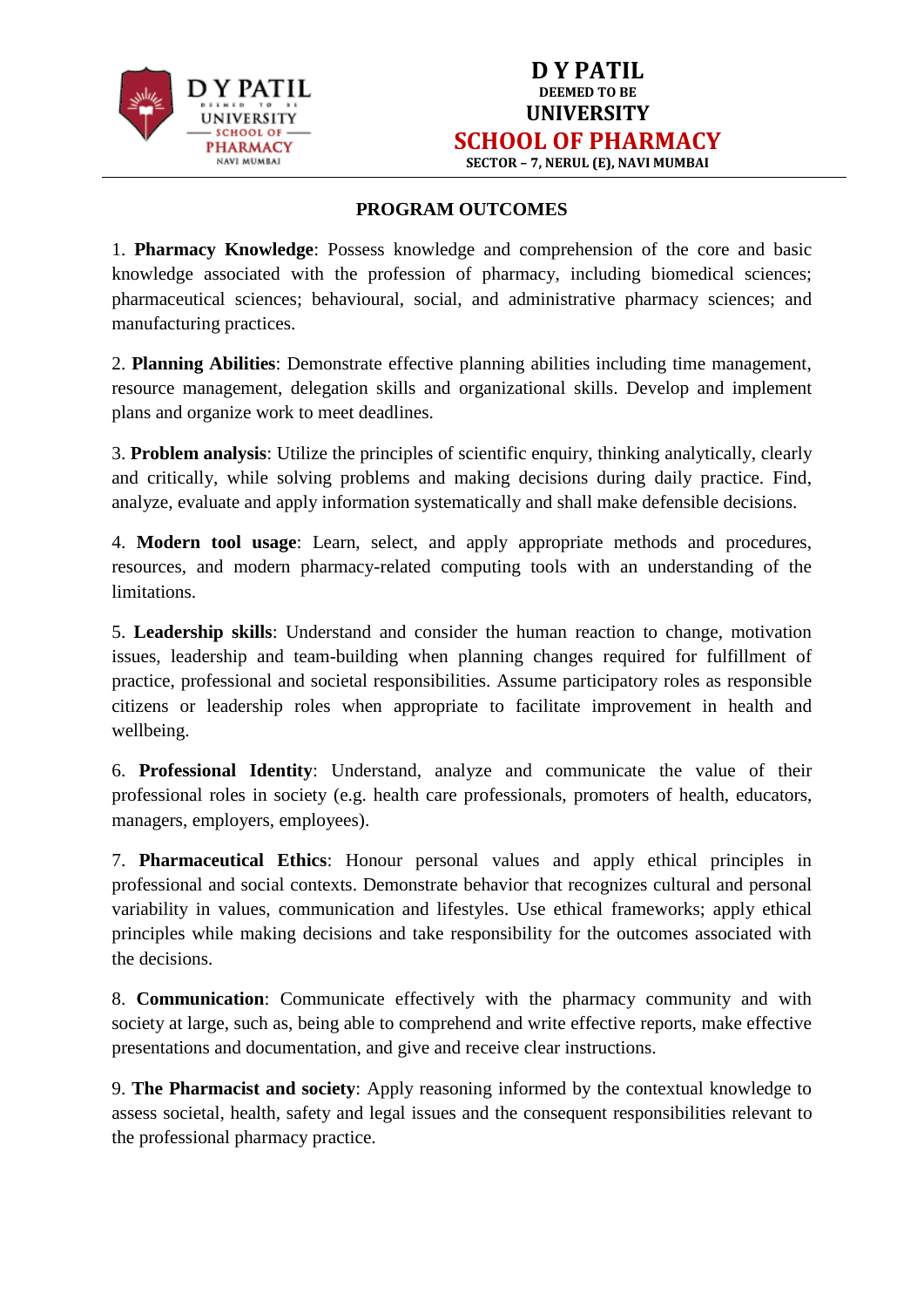



10. **Environment and sustainability**: Understand the impact of the professional pharmacy solutions in societal and environmental contexts, and demonstrate the knowledge of, and need for sustainable development.

11. **Life-long learning**: Recognize the need for, and have the preparation and ability to engage in independent and life-long learning in the broadest context of technological change. Self-assess and use feedback effectively from others to identify learning needs and to satisfy these needs on an on-going basis.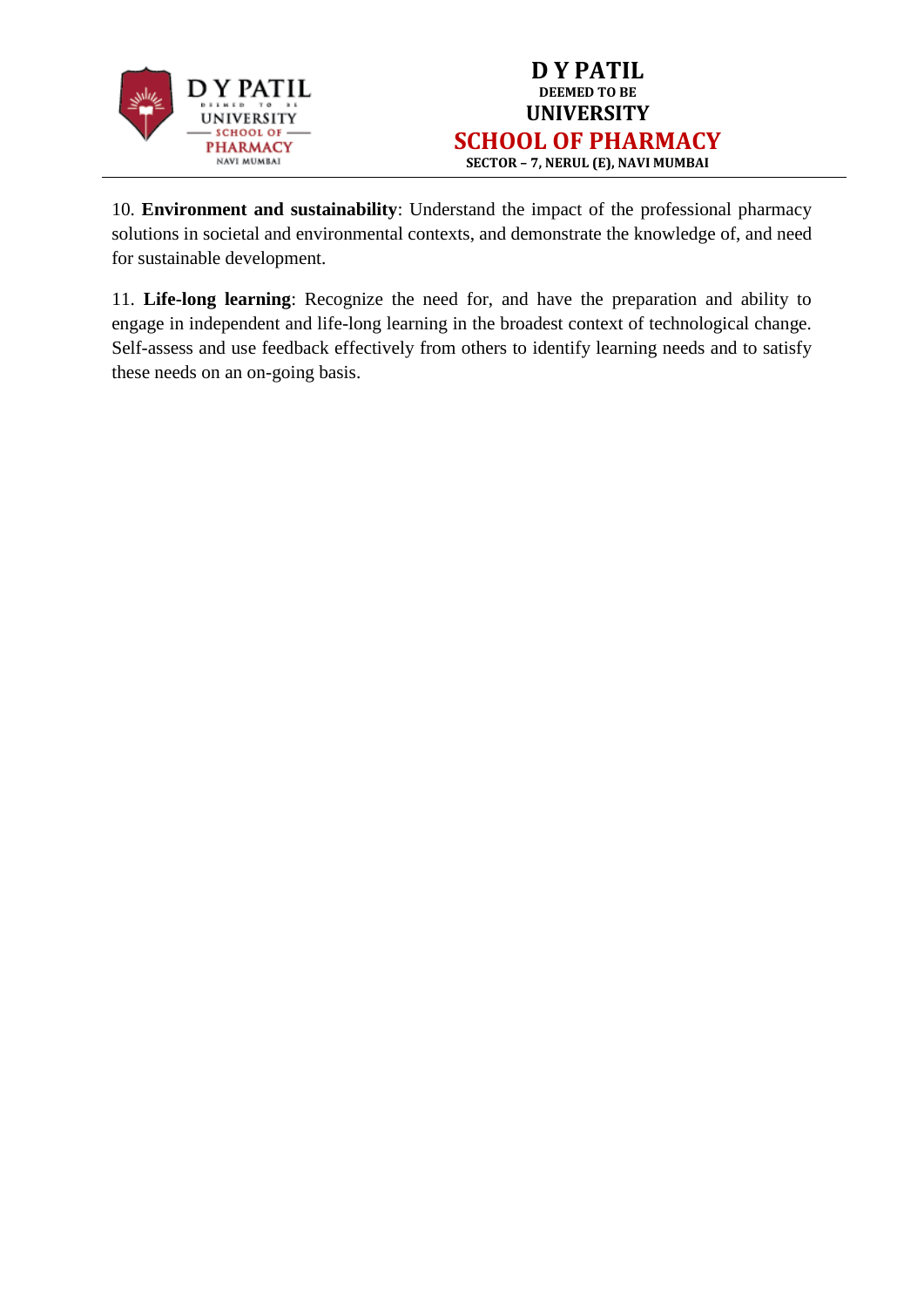

# **D Y PATIL DEEMED TO BE UNIVERSITY SCHOOL OF PHARMACY SECTOR – 7, NERUL (E), NAVI MUMBAI**

### **Course outcome and Mapping with Program Outcomes**

#### **First Year / Semester I**

| <b>Course code</b> | Name of the course                             |
|--------------------|------------------------------------------------|
| <b>BP101T</b>      | Human Anatomy and Physiology I– Theory         |
| <b>BP102T</b>      | Pharmaceutical Analysis I – Theory             |
| <b>BP103T</b>      | Pharmaceutics $I$ – Theory                     |
| <b>BP104T</b>      | Pharmaceutical Inorganic Chemistry – Theory    |
| <b>BP105T</b>      | Communication skills - Theory                  |
| BP106RBT           | Remedial Biology/                              |
| BP106RMT           | Remedial Mathematics - Theory                  |
| <b>BP107P</b>      | Human Anatomy and Physiology – Practical       |
| <b>BP108P</b>      | Pharmaceutical Analysis I – Practical          |
| <b>BP109P</b>      | Pharmaceutics I - Practical                    |
| <b>BP110P</b>      | Pharmaceutical Inorganic Chemistry - Practical |
| <b>BP111P</b>      | Communication skills - Practical               |
| BP112RBP           | Remedial Biology – Practical                   |

# **Course Code BP101T** Human Anatomy and Physiology I– Theory

| Co. No.          | <b>Course outcome</b>                                    | <b>Mapped</b>    |
|------------------|----------------------------------------------------------|------------------|
|                  |                                                          | <b>Programme</b> |
|                  |                                                          | <b>Outcomes</b>  |
| <b>BP101T</b> .1 | Upon completion of this course the student should be     |                  |
|                  | able to:                                                 | PO1, PO2, PO3,   |
|                  | 1. Explain the gross morphology, structure and           | PO04, PO8, PO9,  |
|                  | functions of various organs of the human body.           | <b>PO11</b>      |
| <b>BP101T.2</b>  |                                                          | PO1, PO2, PO3,   |
|                  | 2. Describe the various homeostatic mechanisms and       | PO4, PO8, PO9,   |
|                  | their imbalances.                                        | PO10, PO11       |
| <b>BP101T.3</b>  | 3. Appreciate coordinated working pattern of different   | PO1, PO2, PO3,   |
|                  | organs of various systems like skeletal, Cardiovascular, | PO4, PO8, PO9,   |
|                  | lymphatic and peripheral nervous system.                 | <b>PO11</b>      |

### **Course Code BP102T** Pharmaceutical Analysis I – Theory

| Co. No.          | <b>Course outcome</b>                                                                                       | <b>Mapped Programme</b><br><b>Outcomes</b> |
|------------------|-------------------------------------------------------------------------------------------------------------|--------------------------------------------|
| <b>BP102T</b> .1 | Upon completion of the course student shall be<br>able to<br>1. Understand the principles of volumetric and | PO1, PO7, PO9, PO11                        |
|                  | electro chemical analysis                                                                                   |                                            |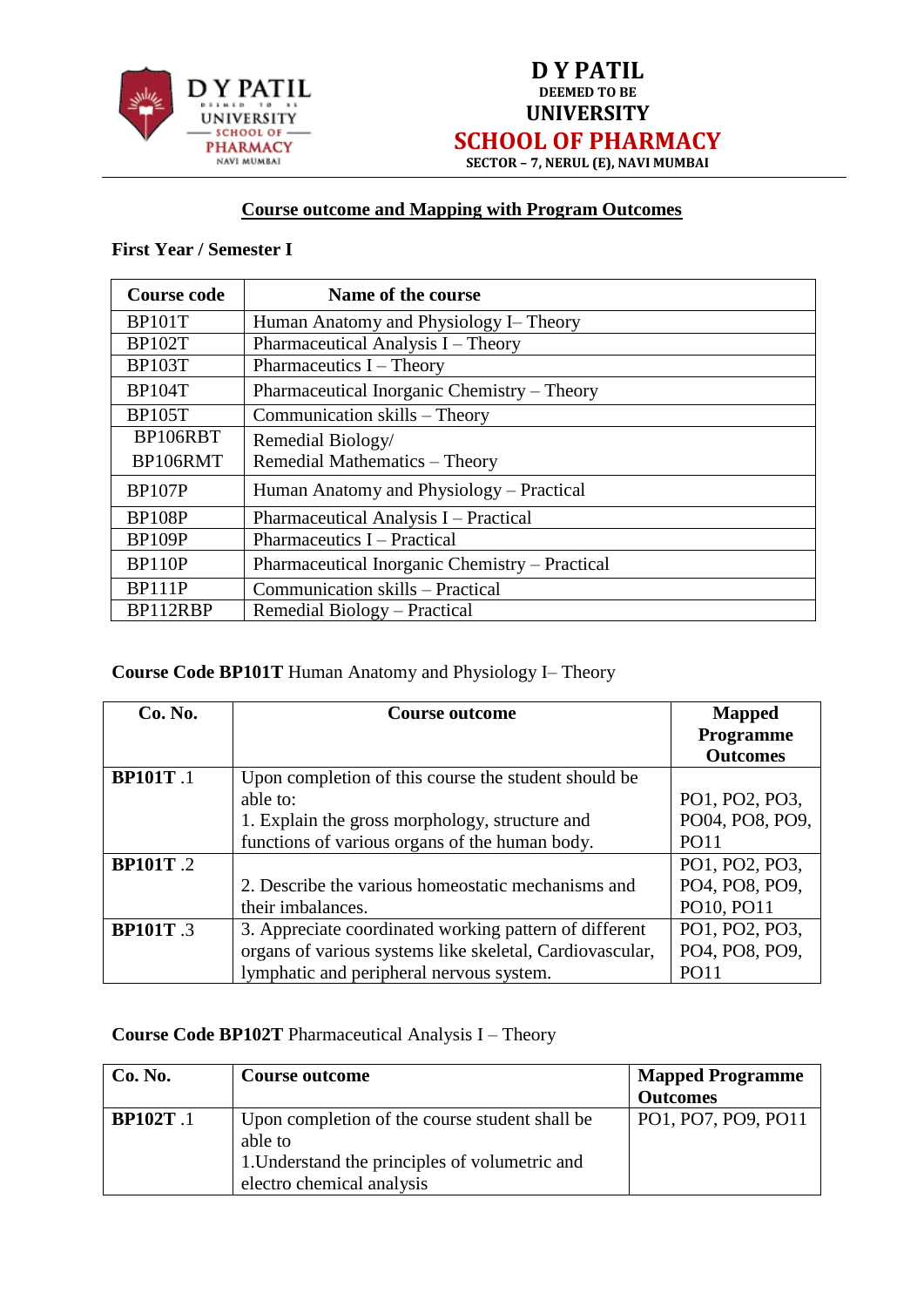



**SECTOR – 7, NERUL (E), NAVI MUMBAI**

| <b>BP102T</b> .2 | 2. Classify the types of titrimetric processes.                            | PO1, PO7, PO9,<br><b>PO11.</b>    |
|------------------|----------------------------------------------------------------------------|-----------------------------------|
| <b>BP102T</b> .3 | 3. Identify the appropriate analytical method for<br>the analysis of drugs | PO1, PO2, PO3, PO7,<br>PO 9, PO11 |

## **Course Code BP103T** Pharmaceutics I – Theory

| Co. No.          | Course outcome                                      | <b>Mapped</b>   |
|------------------|-----------------------------------------------------|-----------------|
|                  |                                                     | Programme       |
|                  |                                                     | <b>Outcomes</b> |
| <b>BP103T</b> .1 | Upon completion of this course the student should   | PO1, PO5, PO6,  |
|                  | be able to:                                         | PO7, PO11       |
|                  | 1. Know the history of profession of pharmacy       |                 |
| <b>BP103T.2</b>  | 2. Understand the basics of different dosage forms, | PO1, PO3, PO4,  |
|                  | pharmaceutical incompatibilities and                | <b>PO11</b>     |
|                  | pharmaceutical calculations                         |                 |
| <b>BP103T .3</b> | 3. Understand the professional way of handling the  | PO1, PO7, PO9,  |
|                  | prescription                                        | <b>PO11</b>     |
| <b>BP103T .4</b> | 4. Preparation of various conventional dosage       | PO1, PO7, PO9,  |
|                  | forms                                               | <b>PO11</b>     |

# **Course Code BP104T** Pharmaceutical Inorganic Chemistry – Theory

| Co. No.          | <b>Course outcome</b>                                                                                           | <b>Mapped</b><br><b>Programme</b><br><b>Outcomes</b> |
|------------------|-----------------------------------------------------------------------------------------------------------------|------------------------------------------------------|
|                  | Upon completion of the course, the learner will<br>be able to:                                                  |                                                      |
| <b>BP104T</b> .1 | 1. Know and analyse the minute impurities in a<br>sample                                                        | PO1, PO3, PO5,<br>PO6, PO7, PO9,<br>PO10, PO11       |
| <b>BP104T.2</b>  | 2. Understand the basics of various inorganic<br>pharmaceutical formulations including<br>radiopharmaceuticals. | PO1, PO3, PO5,<br>PO6, PO7, PO9,<br>PO10, PO11       |
| <b>BP104T.3</b>  | 3. Apply the knowledge of the inorganic<br>formulations including radiopharmaceuticals.                         | PO1, PO3, PO5,<br>PO6, PO7, PO9,<br>PO10, PO11       |

# **Course Code BP105T** Communication skills – Theory

| <b>Co. No.</b> | <b>Course outcome</b> | <b>Mapped</b>    |
|----------------|-----------------------|------------------|
|                |                       | <b>Programme</b> |
|                |                       | <b>Outcomes</b>  |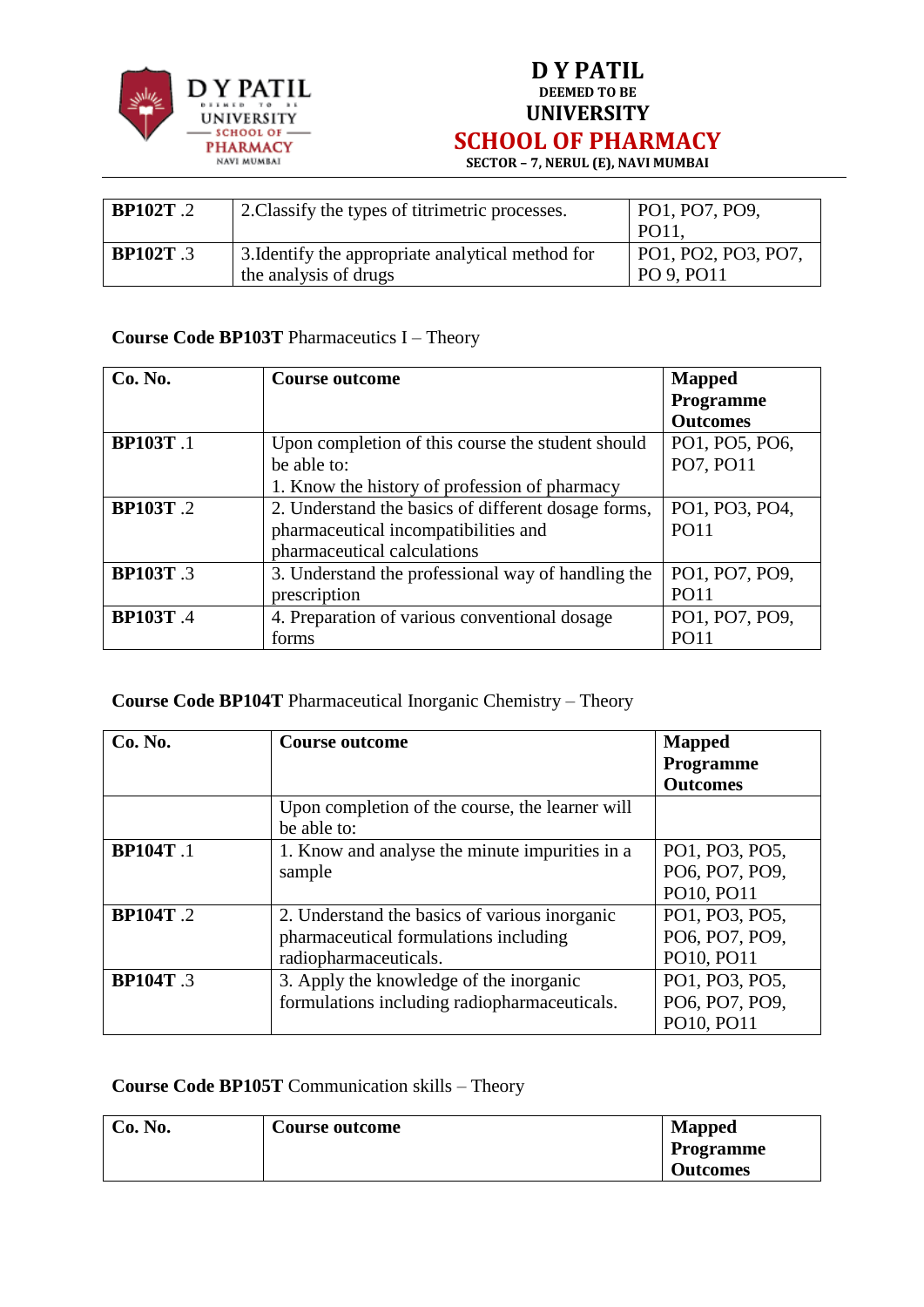



|                  | Upon completion of the course student shall be     |                |
|------------------|----------------------------------------------------|----------------|
|                  | able to                                            |                |
| <b>BP105T</b> .1 | 1. Understand the behavioral needs for a           | PO1, PO3, PO5, |
|                  | Pharmacist to function effectively in the areas of | PO6, PO7, PO9, |
|                  | pharmaceutical operation                           | PO10, PO11     |
| <b>BP105T.2</b>  | 2. Communicate effectively (Verbal and Non         | PO1, PO3, PO5, |
|                  | Verbal)                                            | PO6, PO7, PO9, |
|                  |                                                    | PO10, PO11     |
| <b>BP105T.3</b>  | 3. Effectively manage the team as a team player    | PO1, PO3, PO5, |
|                  |                                                    | PO6, PO7, PO9, |
|                  |                                                    | PO10, PO11     |
| <b>BP105T .4</b> | 4. Develop interview skills                        | PO1, PO3, PO5, |
|                  |                                                    | PO6, PO7, PO9, |
|                  |                                                    | PO10, PO11     |

### **Course Code BP106RMT** Remedial Mathematics – Theory

| Co. No.            | <b>Course outcome</b>                         | <b>Mapped Programme</b> |
|--------------------|-----------------------------------------------|-------------------------|
|                    |                                               | <b>Outcomes</b>         |
| <b>BP106RMT.1</b>  | Objectives: Upon completion of the course the | PO1, PO2,               |
|                    | student shall be able to:- 1. Know the theory | PO3,CO9,CO10,CO11       |
|                    | and their application in Pharmacy             |                         |
| <b>BP106RMT.2</b>  | 2. Solve the different types of problems by   | PO1, PO2, PO3,          |
|                    | applying theory                               | PO6,CO7,CO9,CO10,C      |
|                    |                                               | O <sub>11</sub>         |
| <b>BP106RMT</b> .3 | 3. Appreciate the important application of    | PO1, PO3, PO5, PO10,    |
|                    | mathematics in Pharmacy                       | <b>PO11</b>             |

# **Course Code BP106RBT** Remedial Biology – Theory

| Co. No.            | <b>Course outcome</b>                                    | <b>Mapped</b>   |
|--------------------|----------------------------------------------------------|-----------------|
|                    |                                                          | Programme       |
|                    |                                                          | <b>Outcomes</b> |
| <b>BP106RBT.1</b>  | RBT - Upon completion of the course, the student         | PO1, PO3, PO5,  |
|                    | shall be able to: 1. Know the classification and salient | PO6, PO7, PO9,  |
|                    | features of five kingdoms of life                        | PO10, PO11      |
| <b>BP106RBT.2</b>  | 2. Understand the basic components of anatomy $\&$       | PO1, PO3, PO5,  |
|                    | physiology of plant                                      | PO6, PO7, PO9,  |
|                    |                                                          | PO10, PO11      |
| <b>BP106RBT</b> .3 | 3. Know understand the basic components of anatomy       | PO1, PO3, PO5,  |
|                    | & physiology animal with special reference to human      | PO6, PO7, PO9,  |
|                    |                                                          | PO10, PO11      |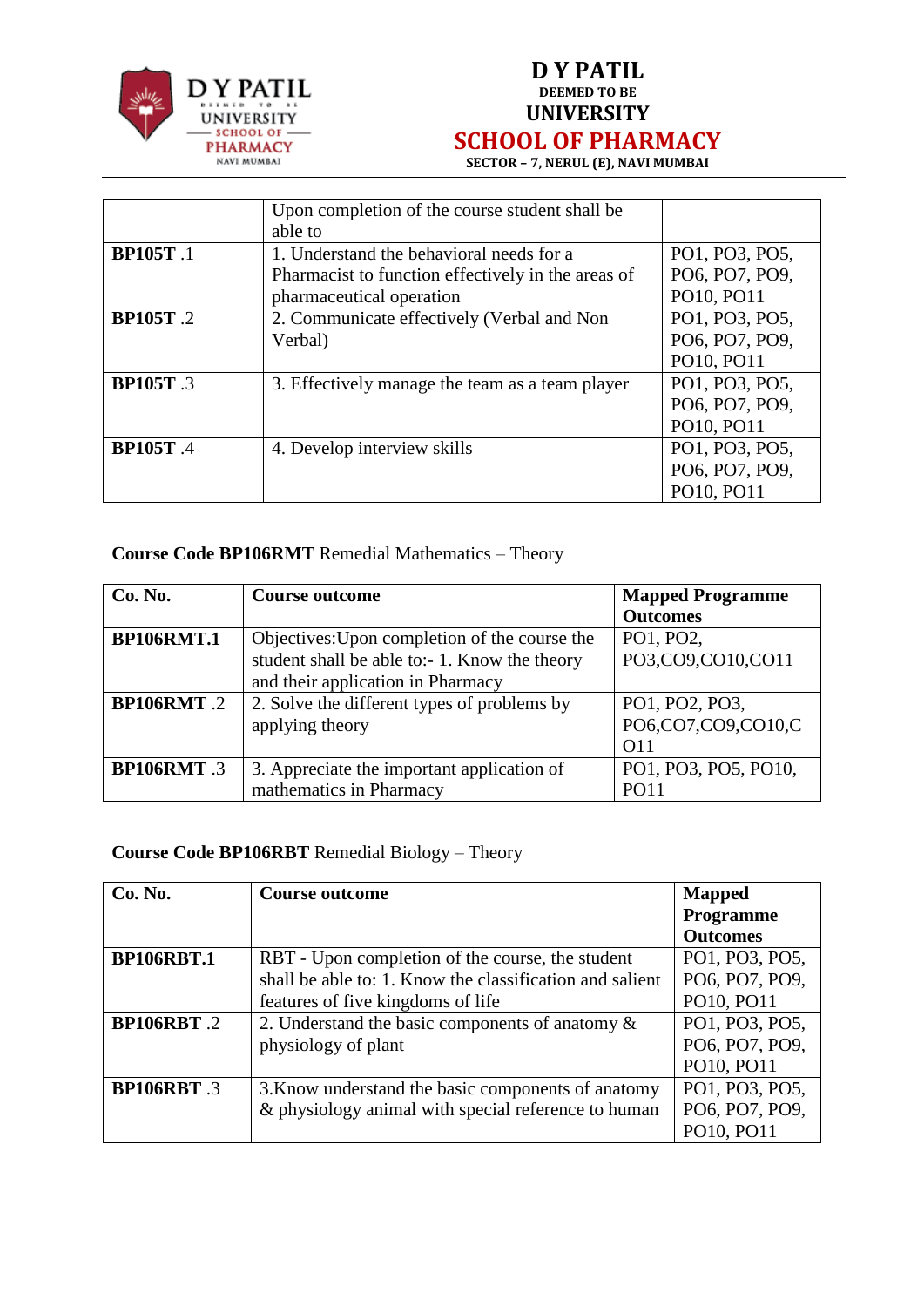

# **D Y PATIL DEEMED TO BE UNIVERSITY SCHOOL OF PHARMACY SECTOR – 7, NERUL (E), NAVI MUMBAI**

# **Course Code BP108P** Pharmaceutical Analysis I – Practical

| Co. No.         | <b>Course outcome</b>                              | <b>Mapped</b>   |
|-----------------|----------------------------------------------------|-----------------|
|                 |                                                    | Programme       |
|                 |                                                    | <b>Outcomes</b> |
| <b>BP108P.1</b> | Upon completion of this course the student should  | PO1, PO7, PO9,  |
|                 | be able to: 1. carryout various volumetric and     | <b>PO11</b>     |
|                 | electrochemical titrations                         |                 |
| <b>BP108P.2</b> | 2. Apply the knowledge of volumetric analysis in   | PO1, PO2, PO3,  |
|                 | the preparation of reagents and solutions          | PO7, PO 9, PO11 |
| <b>BP108P.3</b> | 3. Relate the theoretical concepts to the designed | PO1, PO2, PO3,  |
|                 | experiments                                        | PO7, PO 9, PO11 |

# **Course Code BP109P** Pharmaceutics I – Practical

| Co. No.         | <b>Course outcome</b>                                   | <b>Mapped</b><br><b>Programme</b> |
|-----------------|---------------------------------------------------------|-----------------------------------|
|                 |                                                         | <b>Outcomes</b>                   |
| <b>BP109P.1</b> | Upon completion of the course, the learner will be      | PO1, PO3, PO5,                    |
|                 | able to: 1. Explain formulation, evaluation and         | PO6, PO7, PO9,                    |
|                 | labelling of aromatic water, glycerides,                | PO10, PO11                        |
|                 | syrups, elixirs and powder preparations.                |                                   |
| <b>BP109P.2</b> | 2. Describe use of ingredients in formulation and       | PO1, PO3, PO5,                    |
|                 | category of formulation.                                | PO6, PO7, PO9,                    |
|                 |                                                         | PO10, PO11                        |
| <b>BP109P.3</b> | 3. Compare various monophasic preparations              | PO1, PO3, PO5,                    |
|                 | depending upon their formulation.                       | PO6, PO7, PO9,                    |
|                 |                                                         | PO10, PO11                        |
| <b>BP109P.4</b> | 4. Selection of suitable packaging material (container- | PO1, PO3, PO5,                    |
|                 | closure) for the preparation.                           | PO6, PO7, PO9,                    |
|                 |                                                         | PO10, PO11                        |

# **Course Code BP110P** Pharmaceutical Inorganic Chemistry – Practical

| Co. No.         | <b>Course outcome</b>                           | <b>Mapped Programme</b> |
|-----------------|-------------------------------------------------|-------------------------|
|                 |                                                 | <b>Outcomes</b>         |
|                 | Upon completion of the course, the learner will |                         |
|                 | be able to:                                     |                         |
| <b>BP110P.1</b> | 1. Know the basics and analyse the minute       | PO1, PO3, PO5, PO6,     |
|                 | impurities in a sample                          | PO7, PO9, PO10,         |
|                 |                                                 | <b>PO11</b>             |
| <b>BP110P.2</b> | 2. Identify the inorganic products through      | PO1, PO3, PO5, PO6,     |
|                 | inorganic analysis                              | PO7, PO9, PO10,         |
|                 |                                                 | <b>PO11</b>             |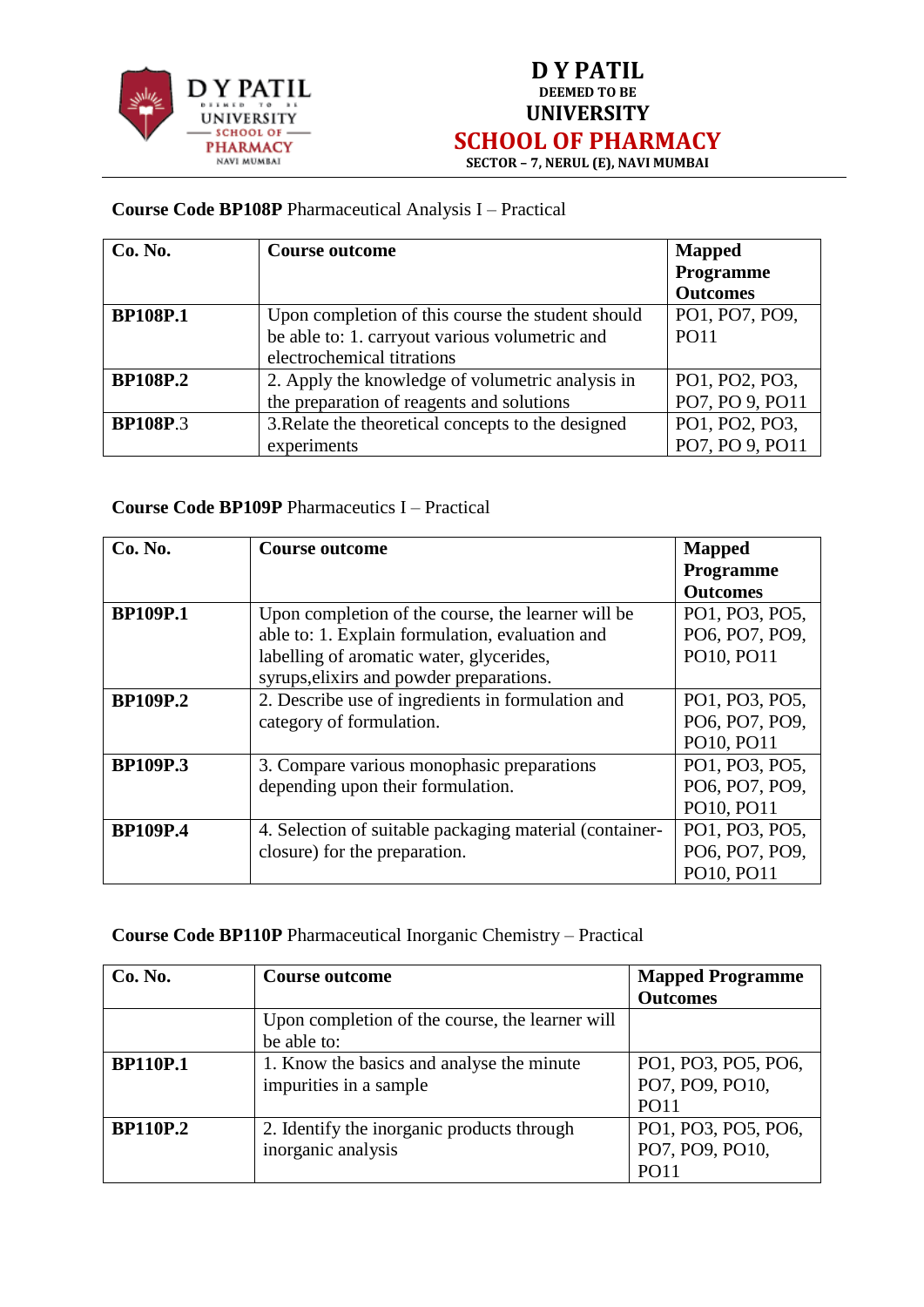

**SECTOR – 7, NERUL (E), NAVI MUMBAI**

| <b>BP110P.3</b> | 3. Test the purity of inorganic molecules                | PO1, PO3, PO5, PO6,<br>PO7, PO9, PO10,<br><b>PO11</b> |
|-----------------|----------------------------------------------------------|-------------------------------------------------------|
| <b>BP110P.4</b> | 4. Prepare and synthesize various inorganic<br>molecules | PO1, PO3, PO5, PO6,<br>PO7, PO9, PO10,<br><b>PO11</b> |

#### **Course Code BP111P** Communication skills – Practical

| Co. No.         | <b>Course outcome</b>                          | <b>Mapped Programme</b> |
|-----------------|------------------------------------------------|-------------------------|
|                 |                                                | <b>Outcomes</b>         |
|                 | Upon completion of the course student shall be |                         |
|                 | able to                                        |                         |
| <b>BP111P.1</b> | 1. Communicate effectively (Verbal and Non     | PO1, PO3, PO5, PO6,     |
|                 | Verbal)                                        | PO7, PO9, PO10,         |
|                 |                                                | <b>PO11</b>             |
| <b>BP111P.2</b> | 2. Effectively manage the team as a team       | PO1, PO7, PO9, PO11     |
|                 | player                                         |                         |
| <b>BP111P.3</b> | 3. Develop interview skills                    | PO1, PO7, PO9, PO11,    |
| <b>BP111P.4</b> | 4. Demonstrate conversation skills using       | PO1, PO2, PO3, PO7,     |
|                 | appropriate body language and tone             | PO9, PO11               |
| <b>BP111P.5</b> | 5. Develop Leadership qualities and essentials | PO1, PO7, PO9, PO11     |
|                 | Recognize phonemes for proper articulation of  |                         |
|                 | words                                          |                         |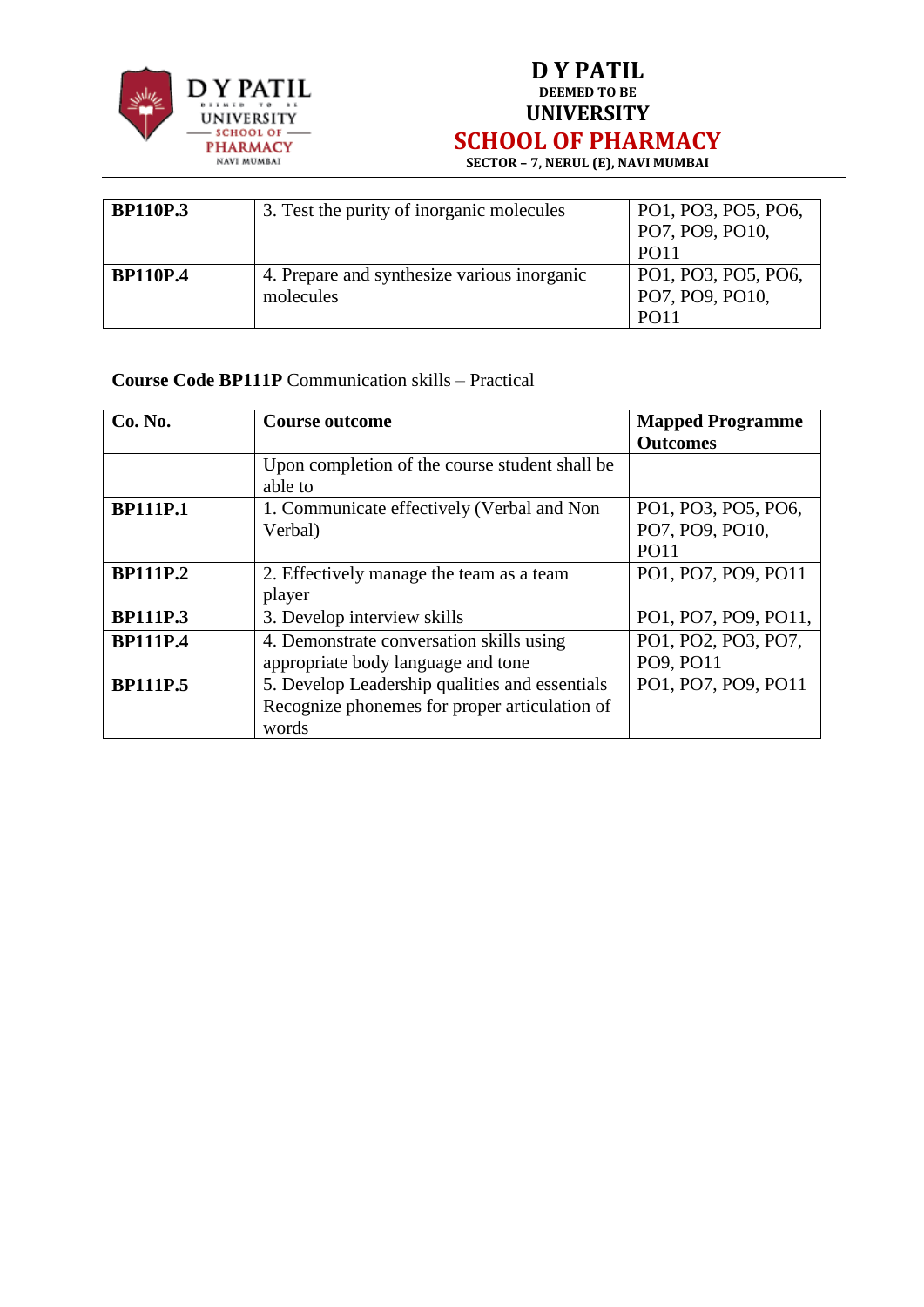



### **First Year / Semester II**

| <b>Course</b> | Name of the course                            |
|---------------|-----------------------------------------------|
| Code          |                                               |
| <b>BP201T</b> | Human Anatomy and Physiology II – Theory      |
| <b>BP202T</b> | Pharmaceutical Organic Chemistry I - Theory   |
| <b>BP203T</b> | Biochemistry – Theory                         |
| <b>BP204T</b> | Pathophysiology – Theory                      |
| <b>BP205T</b> | Computer Applications in Pharmacy – Theory    |
| <b>BP206T</b> | Environmental sciences - Theory               |
| <b>BP207P</b> | Human Anatomy and Physiology II -Practical    |
| <b>BP208P</b> | Pharmaceutical Organic Chemistry I– Practical |
| <b>BP209P</b> | Biochemistry - Practical                      |
| <b>BP210P</b> | Computer Applications in Pharmacy – Practical |

**Course Code BP201T** Human Anatomy and Physiology II – Theory

| Co. No.         | <b>Course outcome</b>                                                                                                                                                  | <b>Mapped Programme</b><br><b>Outcomes</b> |
|-----------------|------------------------------------------------------------------------------------------------------------------------------------------------------------------------|--------------------------------------------|
| <b>BP201T.1</b> | 1. Explain the gross morphology,<br>structure and functions of various<br>organs of the human body.                                                                    | PO1, PO6, PO8, PO9,<br><b>PO11</b>         |
| <b>BP201T.2</b> | 2. Describe the various homeostatic<br>mechanisms and their imbalances.                                                                                                | PO1, PO2, PO3, PO4,<br>PO6, PO8, PO9, PO11 |
| <b>BP201T.3</b> | 3. Appreciate coordinated working<br>pattern of different organs of various<br>systems like respiratpry, endocrine,<br>gastrointestinal and Central nervous<br>system. | PO1, PO2, PO3, PO6,<br>PO8, PO9, PO11      |

# **Course Code BP202T** Pharmaceutical Organic Chemistry I – Theory

| Co. No.         | <b>Course outcome</b>                        | <b>Mapped Programme</b><br><b>Outcomes</b> |
|-----------------|----------------------------------------------|--------------------------------------------|
|                 | Upon completion of the course the learner    |                                            |
|                 | shall be able to                             |                                            |
| <b>BP202T.1</b> | 1. write the structure, name and the type of | PO1, PO2, PO3, PO4, PO5,                   |
|                 | isomerism of the organic compound            | PO7, PO9, PO10, PO11                       |
| <b>BP202T.2</b> | 2. write the reaction, name the reaction and | PO1, PO2, PO3, PO4, PO5,                   |
|                 | orientation of reactions                     | PO7, PO9, PO10, PO11                       |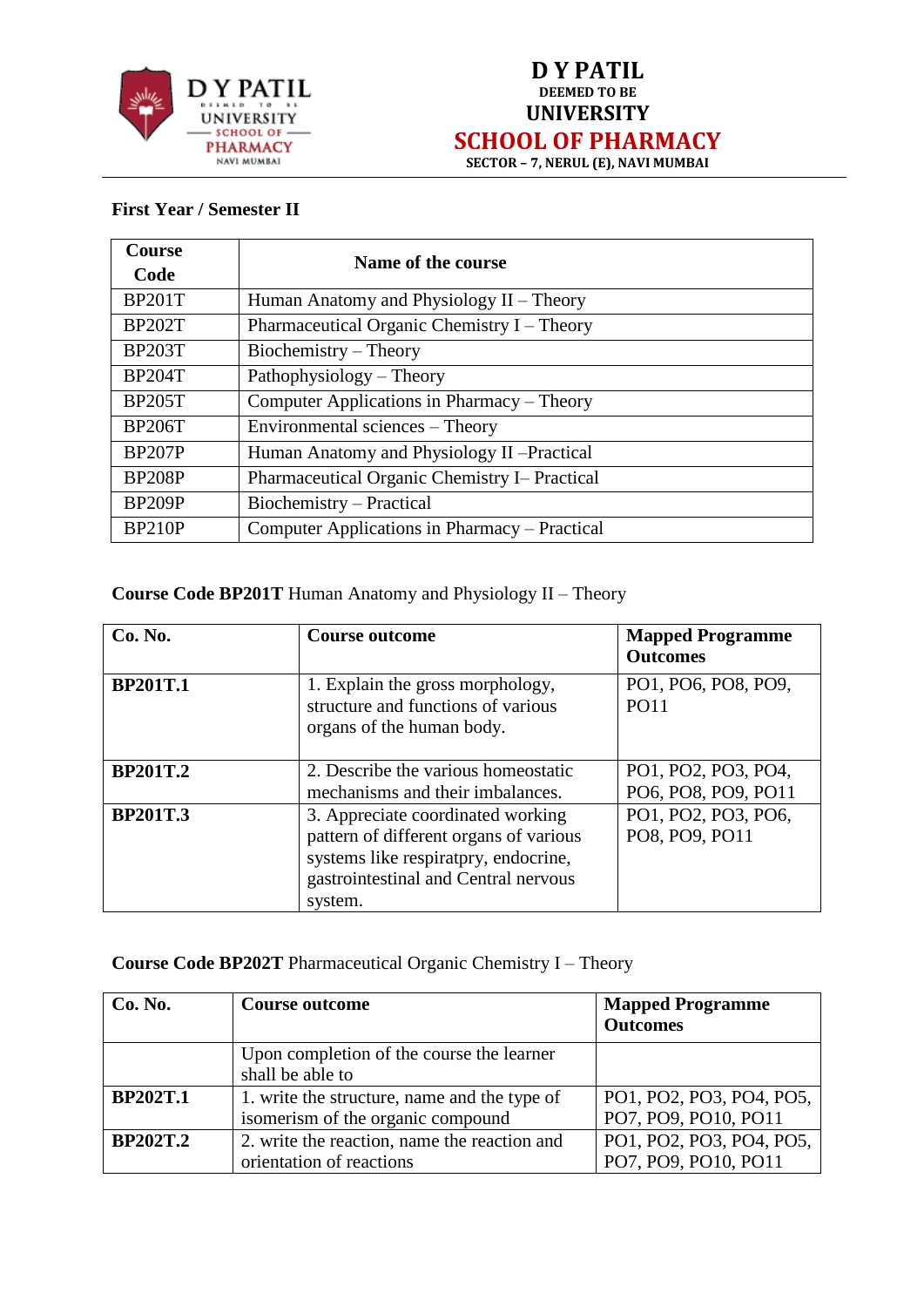



**SECTOR – 7, NERUL (E), NAVI MUMBAI**

| <b>BP202T.3</b> | 3. account for reactivity/stability of    | PO1, PO2, PO3, PO4, PO5, |
|-----------------|-------------------------------------------|--------------------------|
|                 | compounds,                                | PO7, PO9, PO10, PO11     |
| <b>BP202T.4</b> | 4. identify/confirm the identification of | PO1, PO2, PO3, PO4, PO5, |
|                 | organic compound                          | PO7, PO9, PO10, PO11     |

### **Course Code BP203T** Biochemistry – Theory

| Co. No.         | <b>Course outcome</b>                           | <b>Mapped Programme</b> |
|-----------------|-------------------------------------------------|-------------------------|
|                 |                                                 | <b>Outcomes</b>         |
| <b>BP203T.1</b> | Upon completion of the Co. No. student shall be | PO1, PO7, PO9, PO11     |
|                 | able to:                                        |                         |
|                 | 1. Understand the catalytic role of enzymes,    |                         |
|                 | importance of enzyme inhibitors in design of    |                         |
|                 | new drugs, therapeutic and diagnostic           |                         |
|                 | applications of enzymes.                        |                         |
| <b>BP203T.2</b> | 2. Understand the metabolism of nutrient        | PO1, PO7, PO9, PO11     |
|                 | molecules in physiological and pathological     |                         |
|                 | conditions.                                     |                         |
| <b>BP203T.3</b> | 3. Understand the genetic organization of       | PO1, PO7, PO9, PO11     |
|                 | mammalian genome and functions of DNA in        |                         |
|                 | the synthesis of RNAs and proteins.             |                         |

# **Course Code BP204T** Pathophysiology – Theory

| Co. No.         | <b>Course outcome</b>                                                                                                                                             | <b>Mapped Programme</b><br><b>Outcomes</b> |
|-----------------|-------------------------------------------------------------------------------------------------------------------------------------------------------------------|--------------------------------------------|
| <b>BP204T.1</b> | Upon completion of the Co. No. student shall be<br>able to:<br>1. Describe the etiology and pathogenesis of the<br>selected disease states.                       | PO1, PO4, PO7, PO8,<br>PO9, PO11           |
| <b>BP204T.2</b> | 2. Describe the various homeostatic mechanisms<br>and their imbalances.                                                                                           | PO1, PO4, PO7, PO8,<br>PO9, PO10, PO11     |
| <b>BP204T.3</b> | 3. Appreciate coordinated working pattern of<br>different organs of various systems like skeletal,<br>Cardiovascular, lymphatic and peripheral<br>nervous system. | PO1, PO4, PO7, PO8,<br>PO9, PO11           |

**Course Code BP205T** Computer Applications in Pharmacy – Theory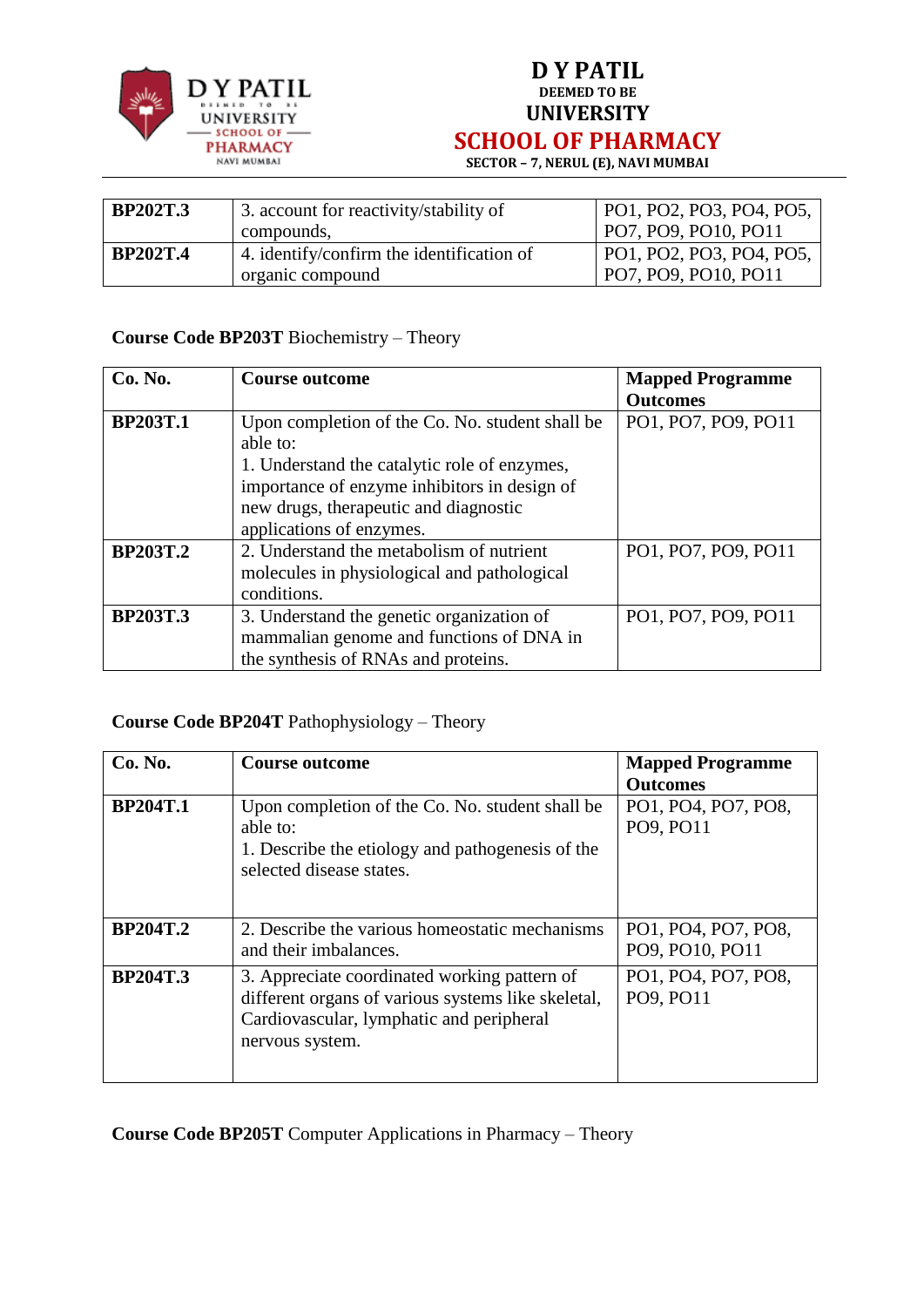

**SECTOR – 7, NERUL (E), NAVI MUMBAI**

| Co. No.         | <b>Course outcome</b>                                                   | <b>Mapped Programme Outcomes</b>                 |
|-----------------|-------------------------------------------------------------------------|--------------------------------------------------|
|                 | Upon completion of the course the<br>student shall be able to           |                                                  |
| <b>BP205T.1</b> | 1. know the various types of<br>application of computers in<br>pharmacy | PO1, PO2, PO3, PO4, PO5, PO7,<br>PO9, PO10, PO11 |
| <b>BP205T.2</b> | 2. know the various types of<br>databases                               | PO1, PO2, PO3, PO4, PO5, PO7,<br>PO9, PO10, PO11 |
| <b>BP205T.3</b> | 3. know the various applications of<br>databases in pharmacy            | PO1, PO2, PO3, PO4, PO5, PO7,<br>PO9, PO10, PO11 |

# **Course Code BP206T** Environmental sciences – Theory

| <b>Co. No.</b>  | <b>Course outcome</b>                                                                                                                  | <b>Mapped Programme</b><br><b>Outcomes</b>                 |
|-----------------|----------------------------------------------------------------------------------------------------------------------------------------|------------------------------------------------------------|
| <b>BP206T.1</b> | Upon completion of the course the student<br>shall be able to: 1. Create the awareness about<br>environmental problems among learners. | PO1, PO3, PO5, PO6,<br>PO7, PO10, PO11                     |
| <b>BP206T.2</b> | 2. Impart basic knowledge about the<br>environment and its allied problems.                                                            | PO1, PO2, PO3, PO5,<br>PO6, PO7, PO10, PO11                |
| <b>BP206T.3</b> | 3. Develop an attitude of concern for the<br>environment.                                                                              | PO3, PO4, PO6, PO7,<br>PO8, PO10                           |
| <b>BP206T.4</b> | 4. Motivate learner to participate in<br>environment protection and environment<br>improvement.                                        | PO1, PO2, PO3, PO4,<br>PO5, PO7, PO9, PO10                 |
| <b>BP206T.5</b> | 5. Acquire skills to help the concerned<br>individuals in identifying and solving                                                      | PO1, PO2, PO3, PO4,<br>PO5, PO7, PO9, PO10                 |
| <b>BP206T.6</b> | 6. Strive to attain harmony with Nature.                                                                                               | PO1, PO2, PO3, PO4,<br>PO5, PO7, PO9, PO10,<br><b>PO11</b> |

### **Course Code BP207P** Human Anatomy and Physiology II –Practical

| Co. No.         | <b>Course outcome</b>                                                                                          | <b>Mapped Programme</b><br><b>Outcomes</b> |
|-----------------|----------------------------------------------------------------------------------------------------------------|--------------------------------------------|
| <b>BP207P.1</b> | 1. Learn the structure and functions of the<br>various systems and homeostatic<br>mechanisms of the human body | PO1, PO2, PO3, PO6,<br>PO8, PO9, PO11      |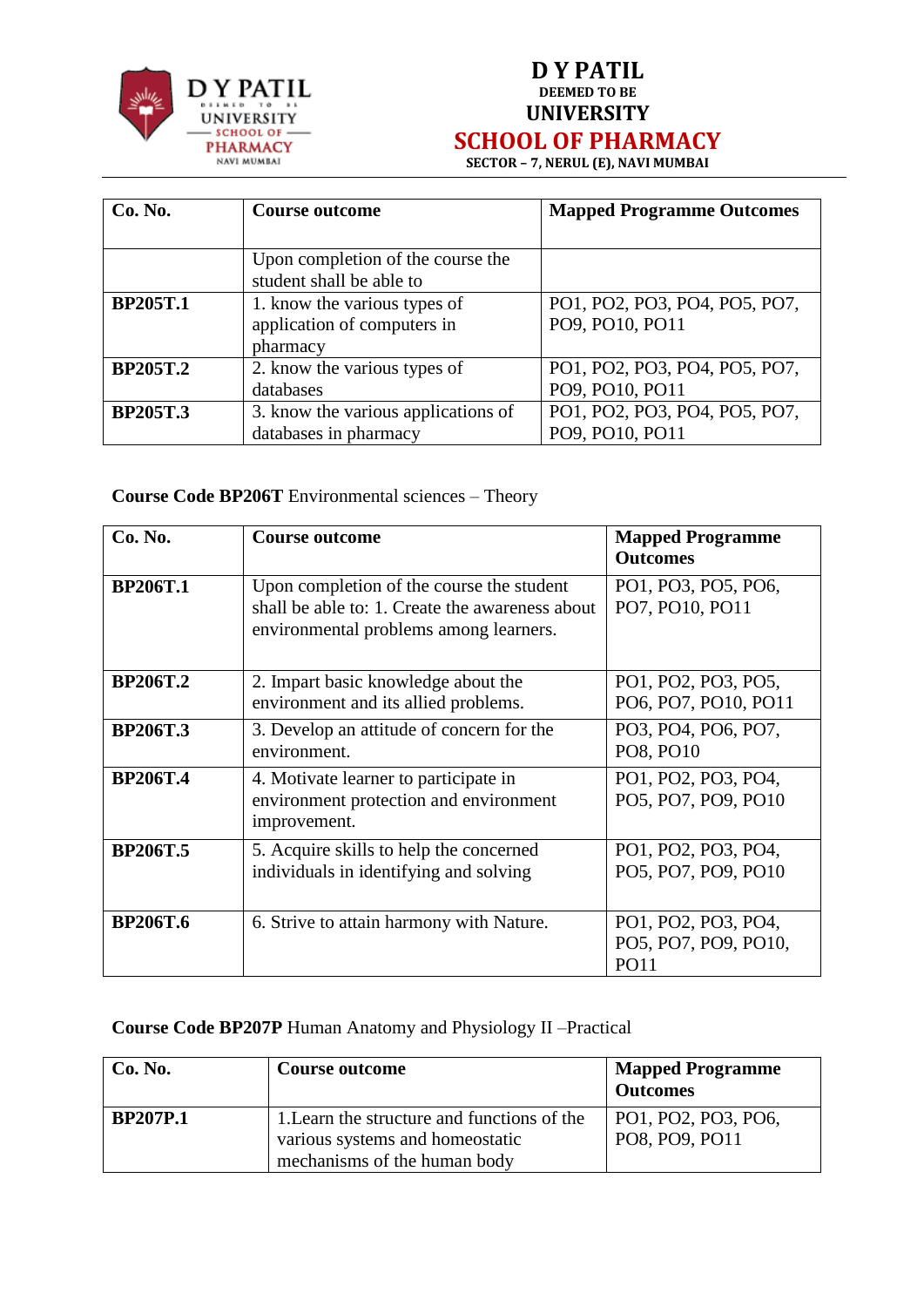

**SECTOR – 7, NERUL (E), NAVI MUMBAI**

| <b>BP207P.2</b> | 2. Record body temperature, BMI, Lung | PO1, PO2, PO3, PO4, |
|-----------------|---------------------------------------|---------------------|
|                 | volumes and capacities; and to        | PO6, PO8, PO9, PO11 |
|                 | examination various types of taste.   |                     |
| <b>BP207P.3</b> | 3. Verify the physiological processes | PO1, PO2, PO6, PO8, |
|                 | discussed in theory classes           | PO9, PO11           |

**Course Code BP208P** Pharmaceutical Organic Chemistry I– Practical

| Co. No.         | <b>Course outcome</b>                                         | <b>Mapped Programme</b><br><b>Outcomes</b>       |
|-----------------|---------------------------------------------------------------|--------------------------------------------------|
|                 | Upon completion of the course the<br>learner shall be able to |                                                  |
| <b>BP208P.1</b> | 1. analyze organic compounds<br>qualitatively.                | PO1, PO2, PO3, PO4, PO5,<br>PO7, PO9, PO10, PO11 |
| <b>BP208P.2</b> | 2. synthesize suitable derivative of an<br>organic compound   | PO1, PO2, PO3, PO4, PO5,<br>PO7, PO9, PO10, PO11 |
| <b>BP208P.3</b> | 3. construct molecular model of organic<br>compounds          | PO1, PO2, PO3, PO4, PO5,<br>PO7, PO9, PO10, PO11 |

# **Course Code BP209P** Biochemistry – Practical

| Co. No.         | <b>Course outcome</b>                                                                                                              | <b>Mapped Programme</b><br><b>Outcomes</b> |
|-----------------|------------------------------------------------------------------------------------------------------------------------------------|--------------------------------------------|
| <b>BP209P.1</b> | Upon completion of the Co. No. student<br>shall be able to:<br>1. Identify and differentiate between<br>carbohydrates and proteins | PO1, PO2, PO3, PO7, PO<br>9, PO11          |
| <b>BP209P.2</b> | 2. determine few blood constitutents                                                                                               | PO1, PO7, PO9, PO11                        |
| <b>BP209P.3</b> | 3. Understand how to prepare buffers                                                                                               | PO1, PO7, PO9, PO11                        |
| <b>BP209P.4</b> | 4. Understand effect of temperature and<br>concentration on enzyme activity                                                        | PO1, PO7, PO9, PO11                        |

**Course Code BP210P** Computer Applications in Pharmacy – Practical

| Co. No.         | Course outcome                                                | <b>Mapped Programme</b><br><b>Outcomes</b> |
|-----------------|---------------------------------------------------------------|--------------------------------------------|
|                 | Upon completion of the course the student<br>shall be able to |                                            |
| <b>BP210P.1</b> | 1. Use MS Word to create questionnaires                       | PO1, PO2, PO3, PO4, PO5,                   |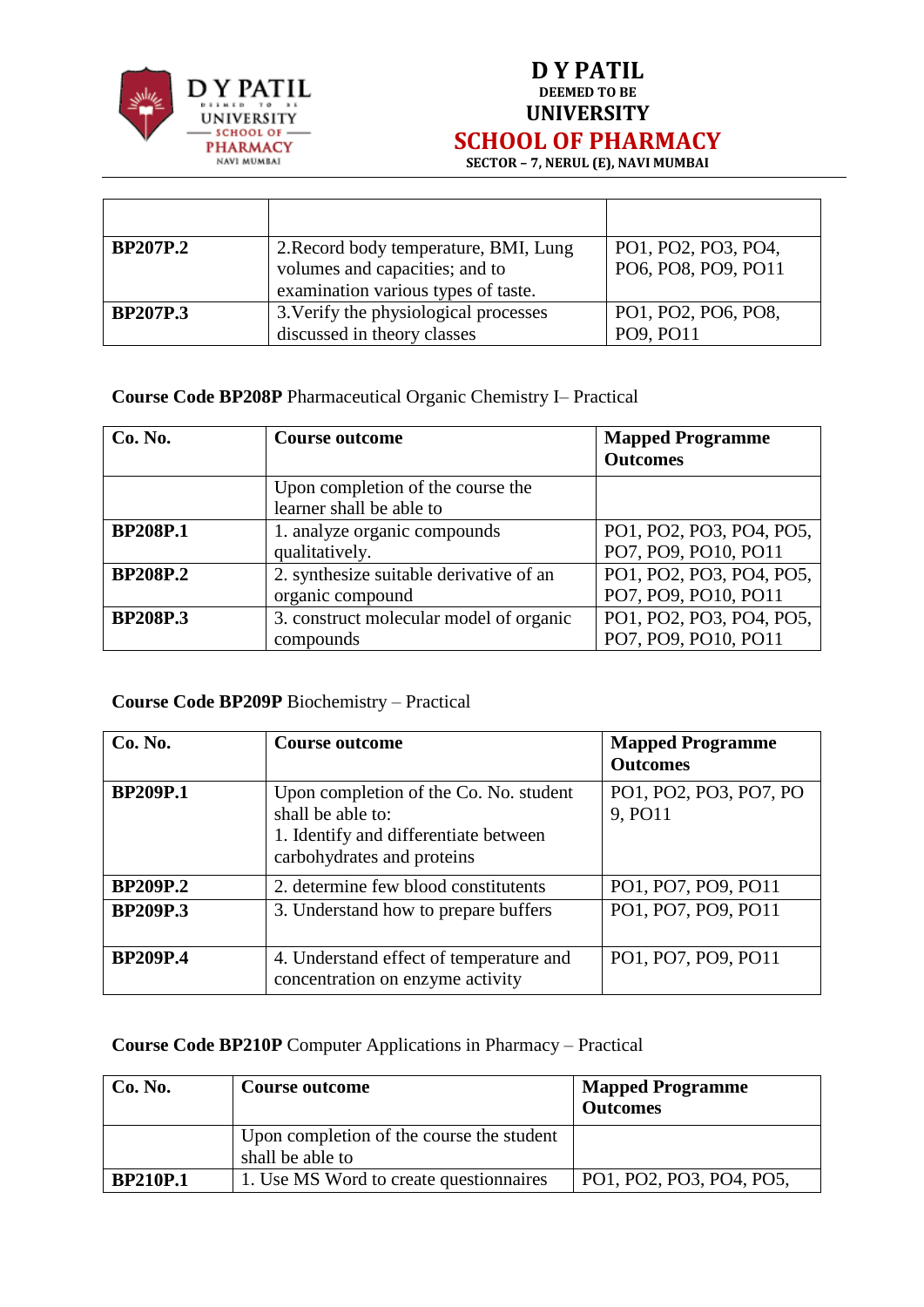



|                 | and other documentation related to        | PO7, PO9, PO10, PO11     |
|-----------------|-------------------------------------------|--------------------------|
|                 | pharmacy.                                 |                          |
| <b>BP210P.2</b> | 2. Use MS Access to modify the data bases | PO1, PO2, PO3, PO4, PO5, |
|                 | created.                                  | PO7, PO9, PO10, PO11     |
| <b>BP210P.3</b> | 3. Handle web and XML pages to export     | PO1, PO2, PO3, PO4, PO5, |
|                 | table, forms and queries.                 | PO7, PO9, PO10, PO11     |
| <b>BP210P.4</b> | 4. Generate report; work with queries on  | PO1, PO2, PO3, PO4, PO5, |
|                 | MS Access.                                | PO7, PO9, PO10, PO11     |
| <b>BP210P.5</b> | 5. Create database, HTML web page.        | PO1, PO2, PO3, PO4, PO5, |
|                 |                                           | PO7, PO9, PO10, PO11     |

### **Second Year / Semester III**

| <b>Course</b><br>code | Name of the course                              |
|-----------------------|-------------------------------------------------|
| <b>BP301T</b>         | Pharmaceutical Organic Chemistry II - Theory    |
| <b>BP302T</b>         | Physical Pharmaceutics $I$ – Theory             |
| <b>BP303T</b>         | Pharmaceutical Microbiology – Theory            |
| <b>BP304T</b>         | Pharmaceutical Engineering - Theory             |
| <b>BP305P</b>         | Pharmaceutical Organic Chemistry II - Practical |
| <b>BP306P</b>         | Physical Pharmaceutics I – Practical            |
| <b>BP307P</b>         | Pharmaceutical Microbiology – Practical         |
| <b>BP 308P</b>        | Pharmaceutical Engineering - Practical          |

# **Course Code BP301T** Pharmaceutical Organic Chemistry II – Theory

| Co. No.         | Course outcome                                              | <b>Mapped</b>       |
|-----------------|-------------------------------------------------------------|---------------------|
|                 |                                                             | Programme           |
|                 |                                                             | <b>Outcomes</b>     |
|                 | Upon completion of the course, the learner will be able to: |                     |
| <b>BP301T.1</b> | 1. Know the basics of some organic molecules and            | PO1, PO2, PO3, PO4, |
|                 | its reactions                                               | PO5, PO7, PO9,      |
|                 |                                                             | PO10, PO11          |
| <b>BP301T.2</b> | 2. Apply various methods of preparation and                 | PO1, PO2, PO3, PO4, |
|                 | reactions of different organic compounds                    | PO5, PO7, PO9,      |
|                 |                                                             | PO10, PO11          |
| <b>BP301T.3</b> | 3. Emphasize on mechanisms and differences                  | PO1, PO2, PO3, PO4, |
|                 |                                                             | PO5, PO7, PO9,      |
|                 |                                                             | PO10, PO11          |
| <b>BP301T.4</b> | 4. Apply the concepts with examples                         | PO1, PO2, PO3, PO4, |
|                 |                                                             | PO5, PO7, PO9,      |
|                 |                                                             | PO10, PO12          |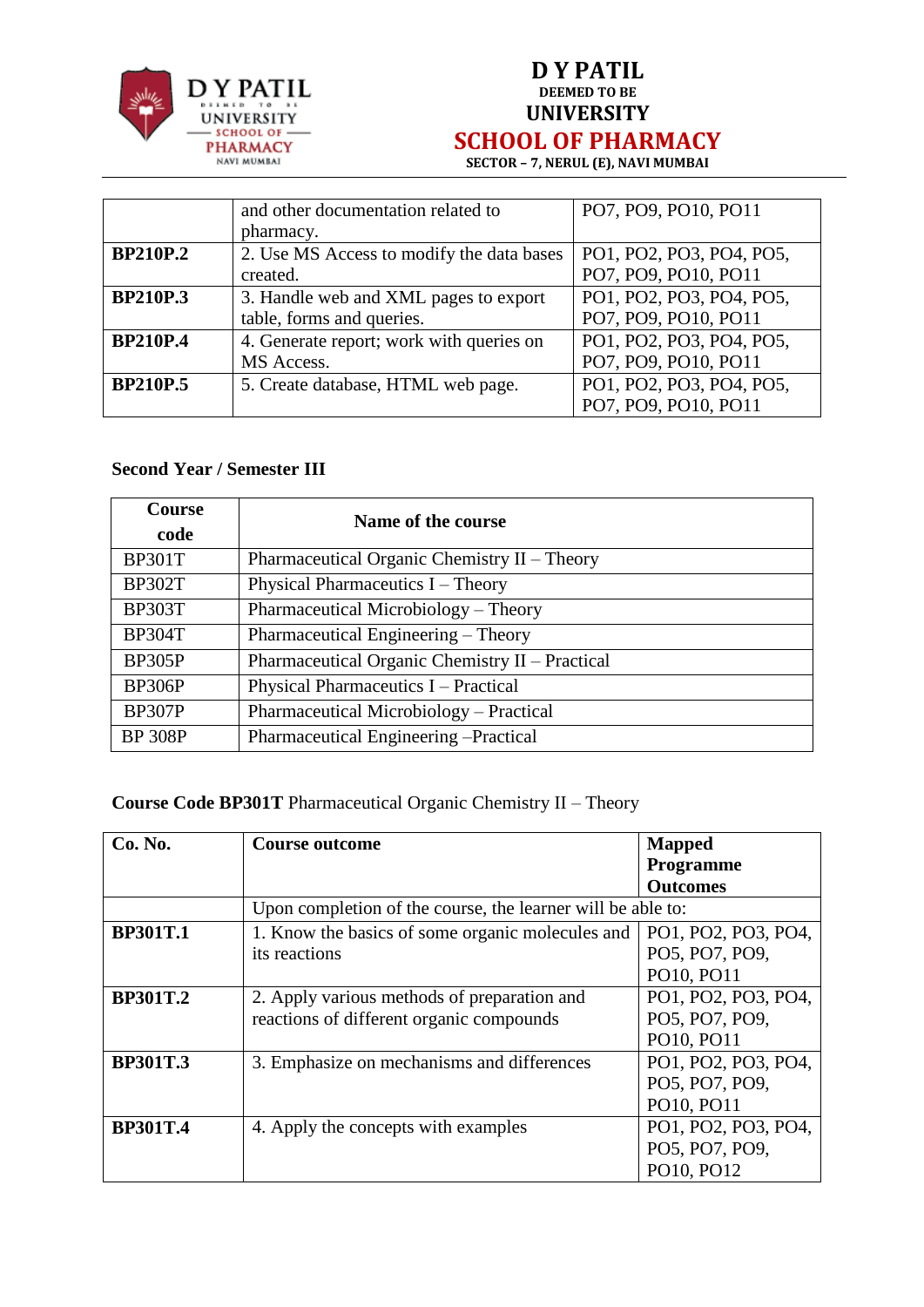



### **Course Code BP302T** Physical Pharmaceutics I – Theory

| Co. No.         | <b>Course outcome</b>                                       | <b>Mapped</b>    |
|-----------------|-------------------------------------------------------------|------------------|
|                 |                                                             | <b>Programme</b> |
|                 |                                                             | <b>Outcomes</b>  |
| <b>BP302T.1</b> | Upon the completion of the course student shall be able     | PO1, PO2, PO3,   |
|                 | to                                                          | PO11,            |
|                 | 1. Understand various physicochemical properties of drug    |                  |
|                 | molecules in the designing the dosage forms                 |                  |
|                 |                                                             |                  |
| <b>BP302T.2</b> | 2. Know the principles of chemical kinetics $\&$ to use     | PO1, PO2, PO3,   |
|                 | them for stability testing nad determination of expiry date | PO11.            |
|                 | of formulations                                             |                  |
| <b>BP302T.3</b> | 3. Demonstrate use of physicochemical properties in the     | PO1, PO2, PO3,   |
|                 | formulation development and evaluation of dosage forms.     | PO11.            |

**Course Code BP303T** Pharmaceutical Microbiology – Theory

| <b>BP303T.1</b> | Upon completion of the Co. No. student shall be able to;       | PO1, PO7,   |
|-----------------|----------------------------------------------------------------|-------------|
|                 | 1. Understand methods of identification, cultivation and       | PO10, PO11  |
|                 | preservation of various microorganisms                         |             |
| <b>BP303T.2</b> | 2. To understand the importance and implementation of          | PO1, PO3,   |
|                 | sterlization in pharmaceutical processing and industry         | PO4, PO7,   |
|                 |                                                                | <b>PO10</b> |
| <b>BP303T.3</b> | 3. Learn sterility testing of pharmaceutical products.         | PO1, PO3,   |
|                 |                                                                | PO4, PO7,   |
|                 |                                                                | <b>PO10</b> |
| <b>BP303T.4</b> | 4. Carried out microbiological standardization of              | PO1, PO4,   |
|                 | Pharmaceuticals.                                               | <b>PO10</b> |
| <b>BP303T.5</b> | 5. Understand the cell culture technology and its applications | PO3, PO4,   |
|                 | in pharmaceutical industries                                   | PO9, PO10   |

# **Course Code BP304T** Pharmaceutical Engineering – Theory

| Co. No.         | <b>Course outcome</b>                          | <b>Mapped Programme</b> |
|-----------------|------------------------------------------------|-------------------------|
|                 |                                                | <b>Outcomes</b>         |
|                 | Upon completion of the course student shall be |                         |
|                 | able:                                          |                         |
| <b>BP304T.1</b> | 1. To know various unit operations used in     | PO1, PO2, PO3, PO4,     |
|                 | Pharmaceutical industries.                     | PO6, PO7, PO9,          |
|                 |                                                | PO10, PO11              |
| <b>BP304T.2</b> | 2. To understand the material handling         | PO1, PO2, PO3, PO4,     |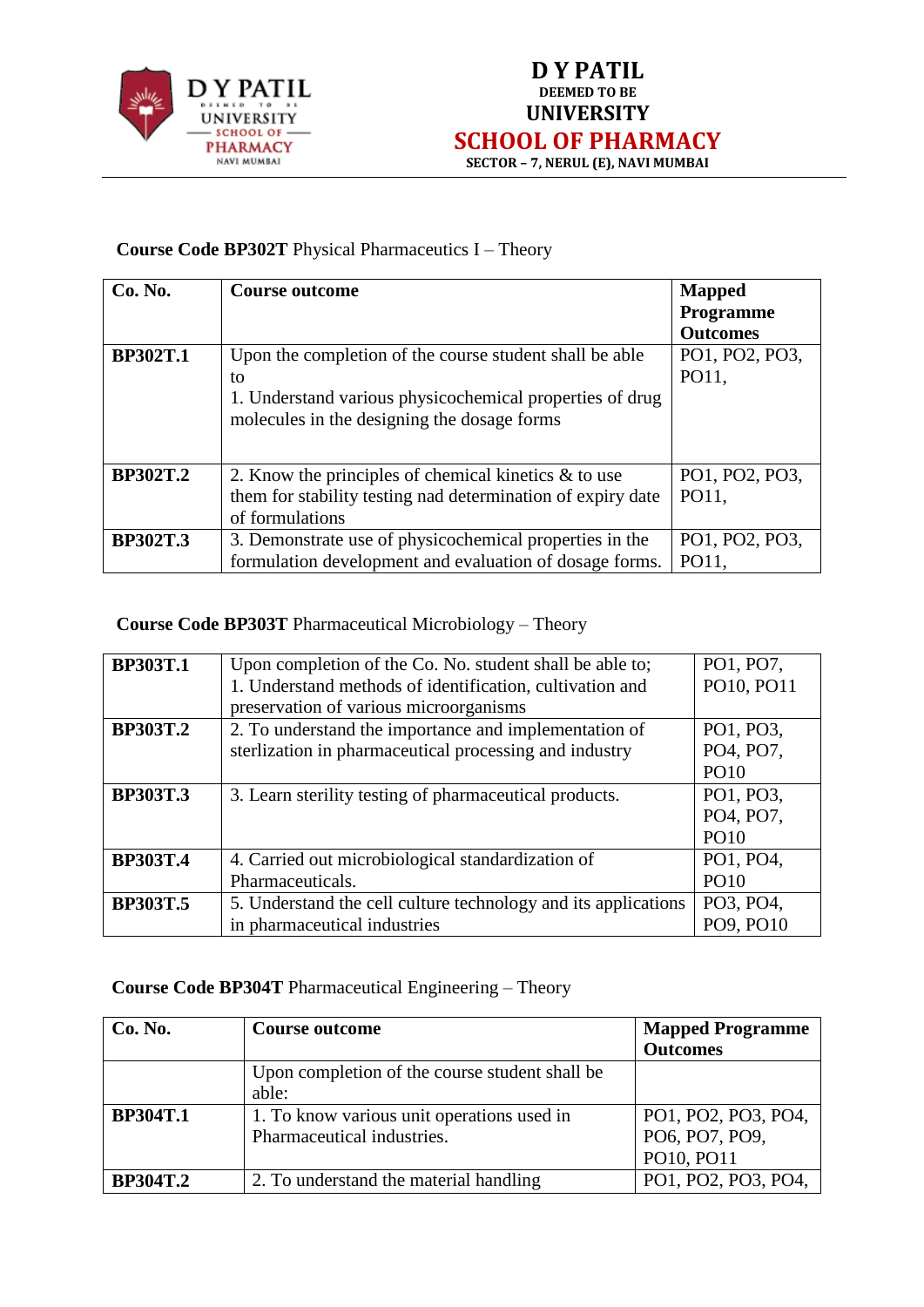

**SECTOR – 7, NERUL (E), NAVI MUMBAI**

|                  | techniques.                                        | PO6, PO7, PO9,      |
|------------------|----------------------------------------------------|---------------------|
|                  |                                                    | PO10, PO11          |
| <b>BP304T.3</b>  | 3. To perform various processes involved in        | PO1, PO2, PO3, PO4, |
|                  | pharmaceutical manufacturing process.              | PO6, PO7, PO9,      |
|                  |                                                    | PO10, PO11          |
| <b>BP304T.4</b>  | 4. To carry out various test to prevent            | PO1, PO2, PO3, PO4, |
|                  | environmental pollution.                           | PO6, PO7, PO9,      |
|                  |                                                    | PO10, PO11          |
| <b>BP304T</b> .5 | 5. To appreciate and comprehend significance of    | PO1, PO2, PO3, PO4, |
|                  | plant lay out design for optimum use of resources. | PO6, PO7, PO9,      |
|                  |                                                    | PO10, PO11          |
| <b>BP304T.6</b>  | 6. To appreciate the various preventive methods    | PO1, PO2, PO3, PO4, |
|                  | used for corrosion control in Pharmaceutical       | PO6, PO7, PO9,      |
|                  | industries.                                        | PO10, PO11          |

# **Course Code BP305P** Pharmaceutical Organic Chemistry II – Practical

| Co. No.         | <b>Course outcome</b>                                                                                   | <b>Mapped Programme</b><br><b>Outcomes</b>          |
|-----------------|---------------------------------------------------------------------------------------------------------|-----------------------------------------------------|
|                 | Upon completion of the course, the learner will be able to:                                             |                                                     |
| <b>BP305P.1</b> | 1. Know the basics of distillation $\&$<br>recrystallisation                                            | PO1, PO2, PO3, PO4,<br>PO6, PO7, PO9,<br>PO10, PO11 |
| <b>BP305P.2</b> | 2. Know the basics of determination of different<br>oil values                                          | PO1, PO2, PO3, PO4,<br>PO6, PO7, PO9,<br>PO10, PO11 |
| <b>BP305P.3</b> | 3. Prepare different organic compounds and<br>purify them                                               | PO1, PO2, PO3, PO4,<br>PO6, PO7, PO9,<br>PO10, PO11 |
| <b>BP305P.4</b> | 4. Apply the concepts of distillation $\&$<br>recrystallisation in purification of organic<br>compounds | PO1, PO2, PO3, PO4,<br>PO6, PO7, PO9,<br>PO10, PO11 |

# **Course Code BP306P** Physical Pharmaceutics I – Practical

| Co. No.         | <b>Course outcome</b>                                    | <b>Mapped Programme</b> |
|-----------------|----------------------------------------------------------|-------------------------|
|                 |                                                          | <b>Outcomes</b>         |
| <b>BP306P.1</b> | Upon completion of the course, the learner will be       | PO1, PO2, PO3, PO7,     |
|                 | able to 1. Develop skills and techniques those are       | PO 9, PO11              |
|                 | parts of pharmaceutical procedures through the           |                         |
|                 | actual use of equipment and instruments.                 |                         |
| <b>BP306P.2</b> | 2. To interpret scientific data, represent the data in a | PO1, PO2, PO3, PO7,     |
|                 | tabular and/or graphical form.                           | PO 9, PO11              |
| <b>BP306P.3</b> | 3. To determination the solubility of drug at room       | PO1, PO7, PO9, PO11     |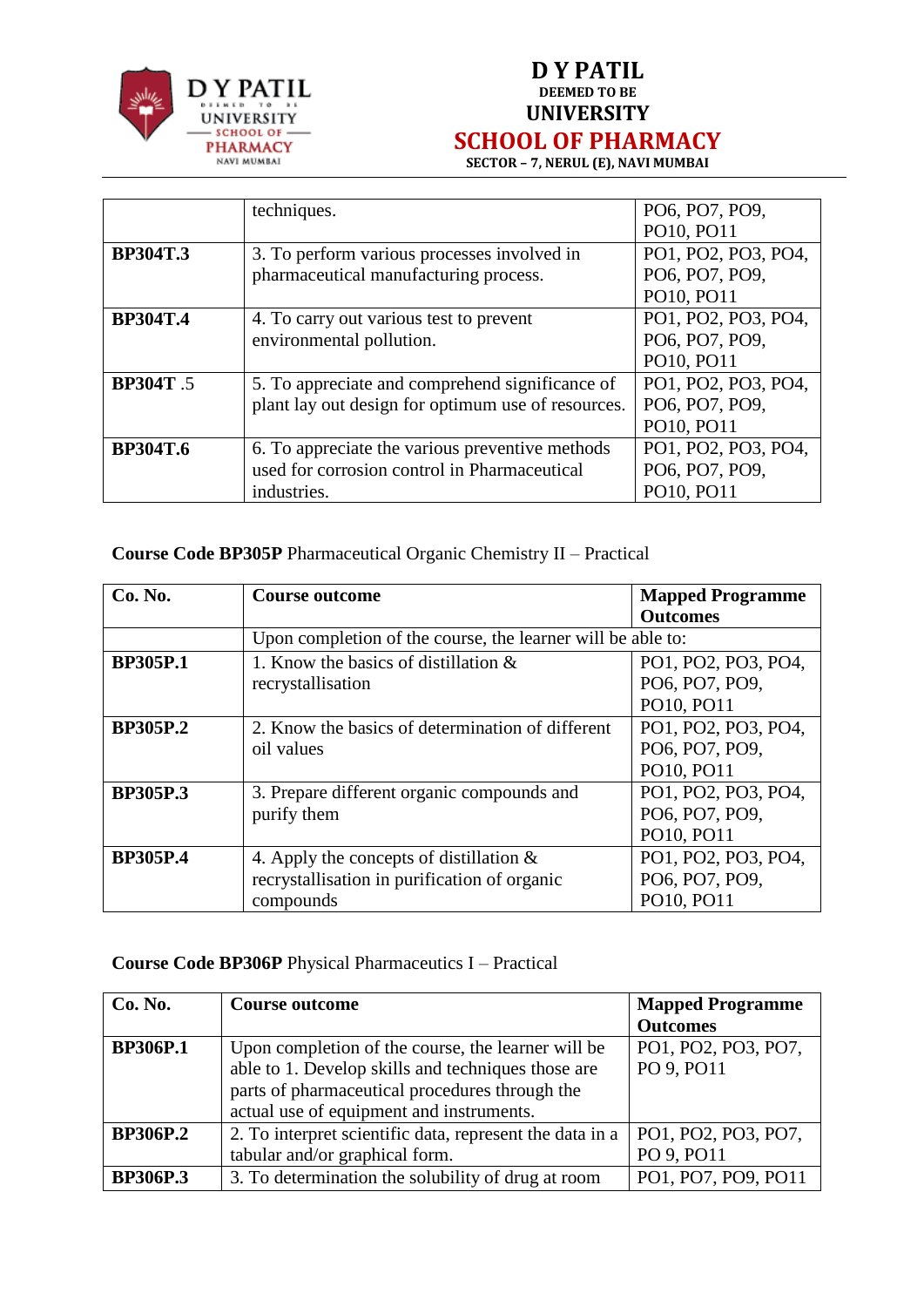



| temperature, pKa value by Half Neutralization     |  |
|---------------------------------------------------|--|
| Henderson Hassel Balch equation, Partition co-    |  |
| efficient, CST, surface tension, HLB number,      |  |
| Freundlich and Langmuir constants, CMC, stability |  |
| constant and donor acceptor ratio of complex by   |  |
| solubility method and by pH titration method      |  |

# **Course Code BP307P** Pharmaceutical Microbiology – Practical

| Co. No.         | <b>Course outcome</b>                                          | <b>Mapped</b>   |
|-----------------|----------------------------------------------------------------|-----------------|
|                 |                                                                | Programme       |
|                 |                                                                | <b>Outcomes</b> |
| <b>BP307P.1</b> | Upon completion of the Co. No. student shall be able to;       | PO1, PO7,       |
|                 | 1. Interpret the methods of identification, cultivation and    | PO10, PO11      |
|                 | preservation of various microorganisms                         |                 |
| <b>BP307P.2</b> | 2. Perform & understand the importance and implementation      | PO1, PO3,       |
|                 | of various sterlization methods in                             | PO4, PO7,       |
|                 | pharmaceutical processing and industry                         | <b>PO10</b>     |
| <b>BP307P.3</b> | 3. Perform sterility testing of pharmaceutical products.       | PO1, PO3,       |
|                 |                                                                | PO4, PO7,       |
|                 |                                                                | <b>PO10</b>     |
| <b>BP307P.4</b> | 4. Perform the cell culture technology and its applications in | PO3, PO4,       |
|                 | pharmaceutical industries                                      | PO9, PO10       |

# **Course Code BP308P** Pharmaceutical Engineering –Practical

| <b>Co. No.</b>  | <b>Course outcome</b>                              | <b>Mapped</b>   |
|-----------------|----------------------------------------------------|-----------------|
|                 |                                                    | Programme       |
|                 |                                                    | <b>Outcomes</b> |
|                 | Upon completion of the course student shall be     |                 |
|                 | able:                                              |                 |
| <b>BP308P.1</b> | 1. To know various unit operations used in         | PO1, PO2, PO3,  |
|                 | Pharmaceutical industries.                         | PO4, PO6, PO7,  |
|                 |                                                    | PO9, PO10, PO11 |
| <b>BP308P.2</b> | 2. To understand the material handling techniques. | PO1, PO2, PO3,  |
|                 |                                                    | PO4, PO6, PO7,  |
|                 |                                                    | PO9, PO10, PO11 |
| <b>BP308P.3</b> | 3. To perform various processes involved in        | PO1, PO2, PO3,  |
|                 | pharmaceutical manufacturing process.              | PO4, PO6, PO7,  |
|                 |                                                    | PO9, PO10, PO11 |
| <b>BP308P.4</b> | 4. To carry out various test to prevent            | PO1, PO2, PO3,  |
|                 | environmental pollution.                           | PO4, PO6, PO7,  |
|                 |                                                    | PO9, PO10, PO11 |
| <b>BP308P.5</b> | 5. To appreciate and comprehend significance of    | PO1, PO2, PO3,  |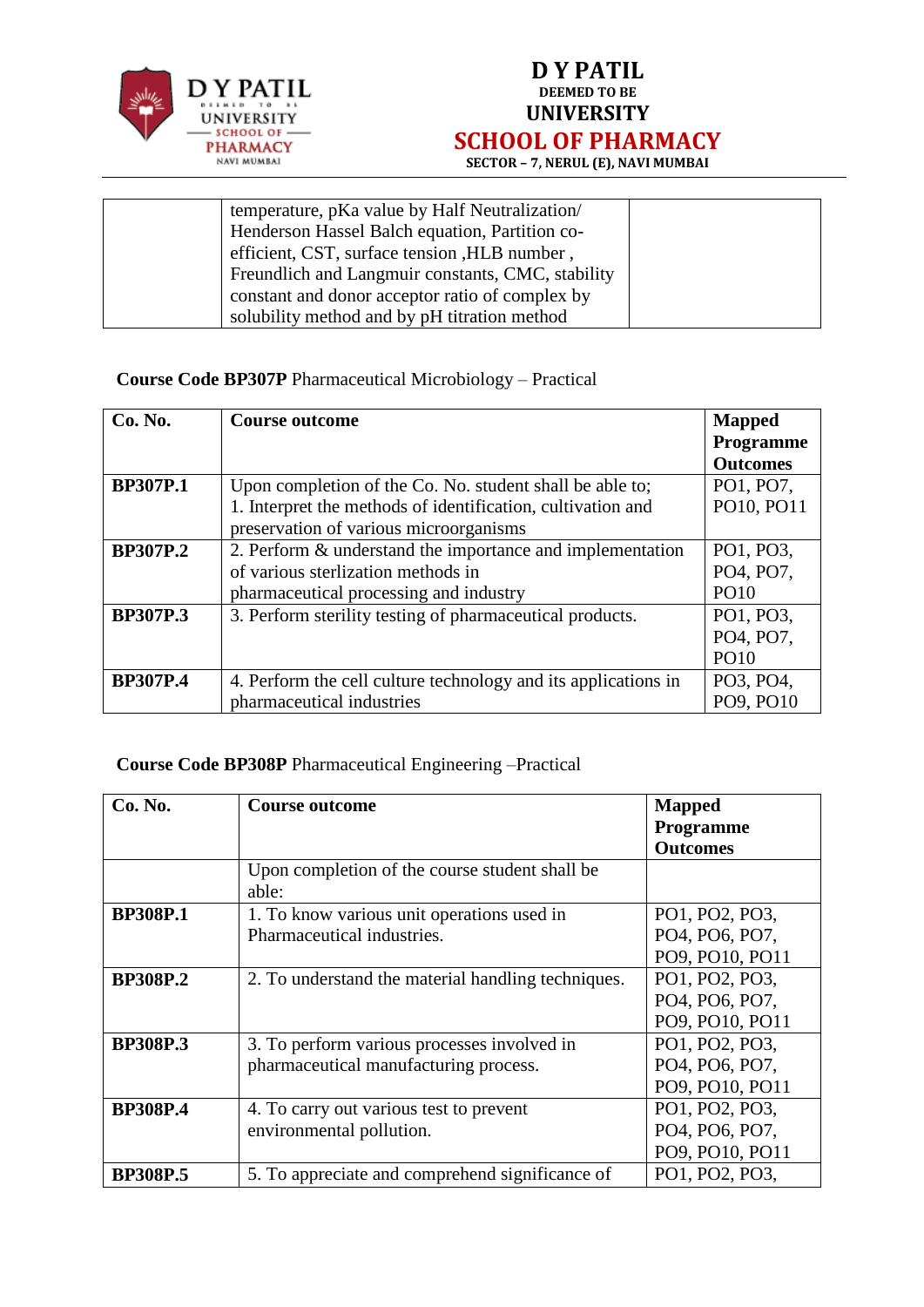



|                 | plant lay out design for optimum use of resources.   | PO4, PO6, PO7,  |
|-----------------|------------------------------------------------------|-----------------|
|                 |                                                      | PO9, PO10, PO11 |
| <b>BP308P.6</b> | 6. To understand $\&$ perform the various preventive | PO1, PO2, PO3,  |
|                 | methods used for corrosion control in                | PO4, PO6, PO7,  |
|                 | Pharmaceutical industries                            | PO9, PO10, PO11 |

#### **Second Year /Semester IV**

| <b>Course</b><br>Code | Name of the course                             |
|-----------------------|------------------------------------------------|
| <b>BP401T</b>         | Pharmaceutical Organic Chemistry III- Theory   |
| <b>BP402T</b>         | Medicinal Chemistry $I - Theory$               |
| <b>BP403T</b>         | Physical Pharmaceutics $II$ – Theory           |
| <b>BP404T</b>         | Pharmacology $I$ – Theory                      |
| <b>BP405T</b>         | Pharmacognosy and Phytochemistry I- Theory     |
| <b>BP406P</b>         | Medicinal Chemistry I – Practical              |
| <b>BP407P</b>         | Physical Pharmaceutics II - Practical          |
| <b>BP408P</b>         | Pharmacology I – Practical                     |
| <b>BP409P</b>         | Pharmacognosy and Phytochemistry I – Practical |

# **Course Code BP401T** Pharmaceutical Organic Chemistry III– Theory

| Co. No.         | <b>Course outcome</b>                                | <b>Mapped Programme</b> |
|-----------------|------------------------------------------------------|-------------------------|
|                 |                                                      | <b>Outcomes</b>         |
| <b>BP401T.1</b> | Upon completion of the Co. No. student shall be      | PO1, PO7, PO9,          |
|                 | able to; 1. understand the methods of preparation    | <b>PO11</b>             |
|                 | and properties of organic compounds                  |                         |
| <b>BP401T.2</b> | 2. explain the stereo chemical aspects of organic    | PO1, PO2, PO3, PO7,     |
|                 | compounds and stereo chemical reactions              | PO 9, PO11              |
| <b>BP401T.3</b> | 3. know the medicinal uses and other applications of | PO1, PO7, PO9,          |
|                 | organic compounds                                    | <b>PO11</b>             |

### **Course Code BP403T** Physical Pharmaceutics II – Theory

| <b>BP403T.1</b> | Upon the completion of the course student shall be      | PO1, PO2, PO11 |
|-----------------|---------------------------------------------------------|----------------|
|                 | able to:                                                |                |
|                 | 1. Understand various physicochemical properties of     |                |
|                 | drug molecules in the designing the dosage forms.       |                |
| <b>BP403T.2</b> | 2. Know the principles of chemical kinetics $\&$ to use | PO1, PO2, PO4, |
|                 | them for stability testing and determination of         | <b>PO11</b>    |
|                 | expiry date of formulations                             |                |
| <b>BP403T.3</b> | 3. Demonstrate use of physicochemical properties in     | PO1, PO2, PO11 |
|                 | the formulation                                         |                |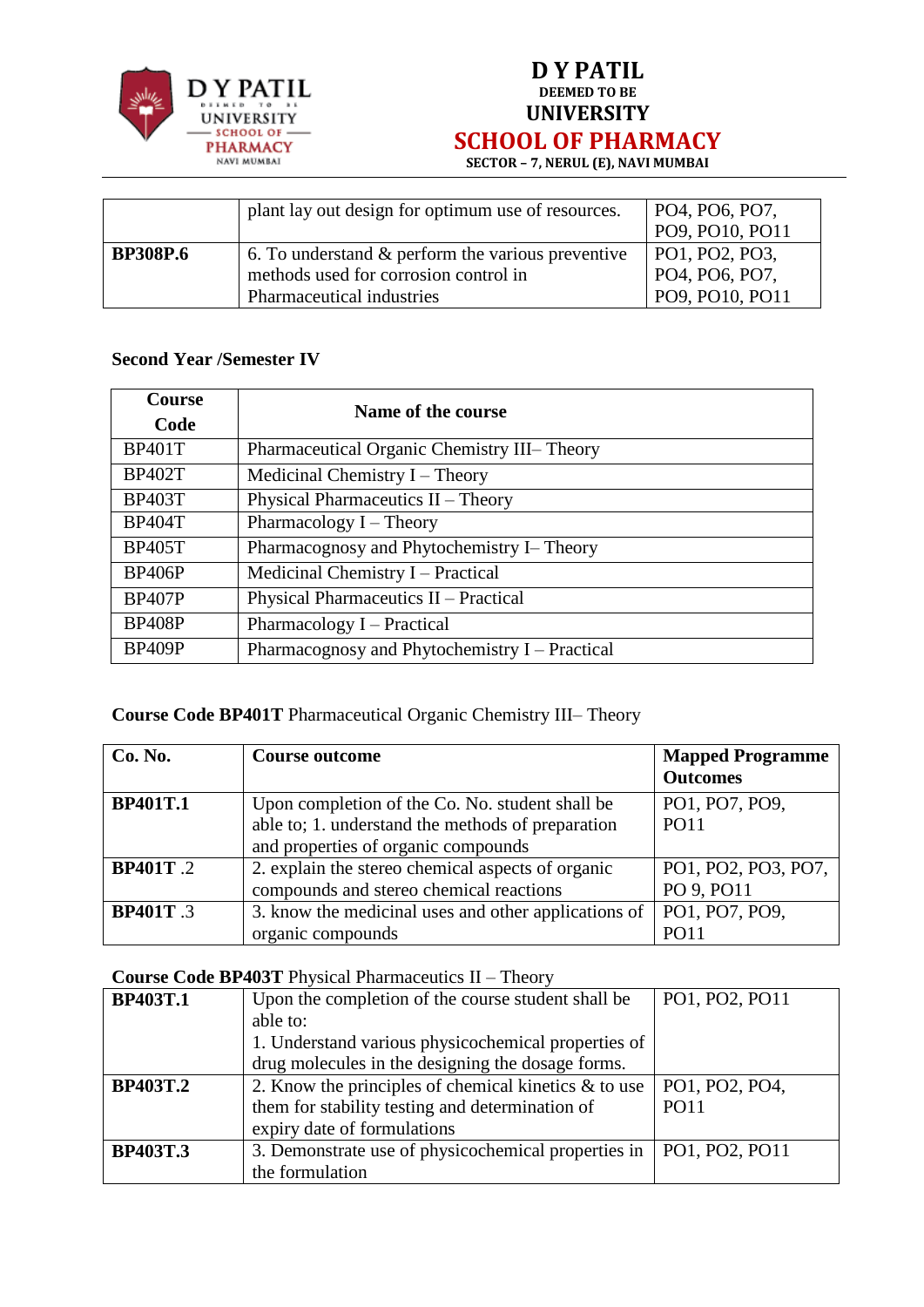



**SECTOR – 7, NERUL (E), NAVI MUMBAI**

| <b>BP403T.4</b> | 4. Development and evaluation of dosage forms. | PO1, PO2, PO4, |
|-----------------|------------------------------------------------|----------------|
|                 |                                                | P()11          |

#### **Course Code BP404T** Pharmacology I – Theory

| <b>BP404T.1</b> | Upon completion of this course the student should | PO1, PO6, PO7, PO8, |
|-----------------|---------------------------------------------------|---------------------|
|                 | be able to:                                       | PO9, PO11           |
|                 | 1. Understand the pharmacological actions of      |                     |
|                 | different categories of drugs                     |                     |
| <b>BP404T.2</b> | 2. Explain the mechanism of drug action at organ  | PO1, PO4, PO6, PO7, |
|                 | system/sub cellular/ macromolecular levels.       | PO8, PO9, PO11      |
| <b>BP404T.3</b> | 3. Apply the basic pharmacological knowledge in   | PO1, PO6, PO7, PO8, |
|                 | the prevention and treatment of various diseases. | PO9, PO11           |

#### **Course Code BP405T** Pharmacognosy and Phytochemistry I

|                 | Upon completion of this course the student should<br>be able to:                 |                                        |
|-----------------|----------------------------------------------------------------------------------|----------------------------------------|
| <b>BP405T.1</b> | 1. Understand the techniques in the cultivation and<br>production of crude drugs | PO1, PO3, PO4, PO8,<br>PO 10, PO11     |
| <b>BP405T.2</b> | 2. Define the crude drugs, their uses and chemical<br>nature                     | PO1, PO3, PO6, PO7,<br>PO8, PO9, PO11  |
| <b>BP405T.3</b> | 3. Know the evaluation techniques for the herbal<br>drugs                        | PO1, PO2, PO4, PO5,<br>PO8, PO10, PO11 |
| <b>BP405T.4</b> | 4. Perform the microscopic and morphological<br>evaluation of crude Drugs        | PO1, PO2, PO5, PO6,<br>PO9, PO11       |

### **Course Code BP407P** Physical Pharmaceutics II – Practical

| <b>BP407P.1</b> | Upon completion of the course, the learner will be       | PO1, PO7, PO9, |
|-----------------|----------------------------------------------------------|----------------|
|                 | able to:                                                 | <b>PO11</b>    |
|                 | 1. To develop skills and techniques those are parts      |                |
|                 | of pharmaceutical procedures through the actual use      |                |
|                 | of equipment and instruments.                            |                |
| <b>BP407P.2</b> | 2. To interpret scientific data, represent the data in a | PO1, PO7, PO9, |
|                 | tabular and/or graphical form.                           | <b>PO11</b>    |
| <b>BP407P.3</b> | 3. To determine of particle size, particle size          | PO1, PO7, PO9, |
|                 | distribution, bulk density, true density and porosity,   | <b>PO11</b>    |
|                 | angle of repose and influence of lubricant on angle      |                |
|                 | of repose.                                               |                |
| <b>BP407P.4</b> | 4. To determine of viscosity of liquid using Ostwald     | PO1, PO7, PO9, |
|                 | viscometer and using Brookfield viscometer.              | <b>PO11</b>    |
| <b>BP407P.5</b> | 5. To determine sedimentation volume with effect of      | PO1, PO7, PO9, |
|                 | different suspending agent $\&$ different concentration  | <b>PO11</b>    |
|                 | of single suspending agent.                              |                |
| <b>BP407P.6</b> | 6. To determine reaction constant in Kinetic studies.    | PO1, PO7, PO9, |
|                 |                                                          | <b>PO11</b>    |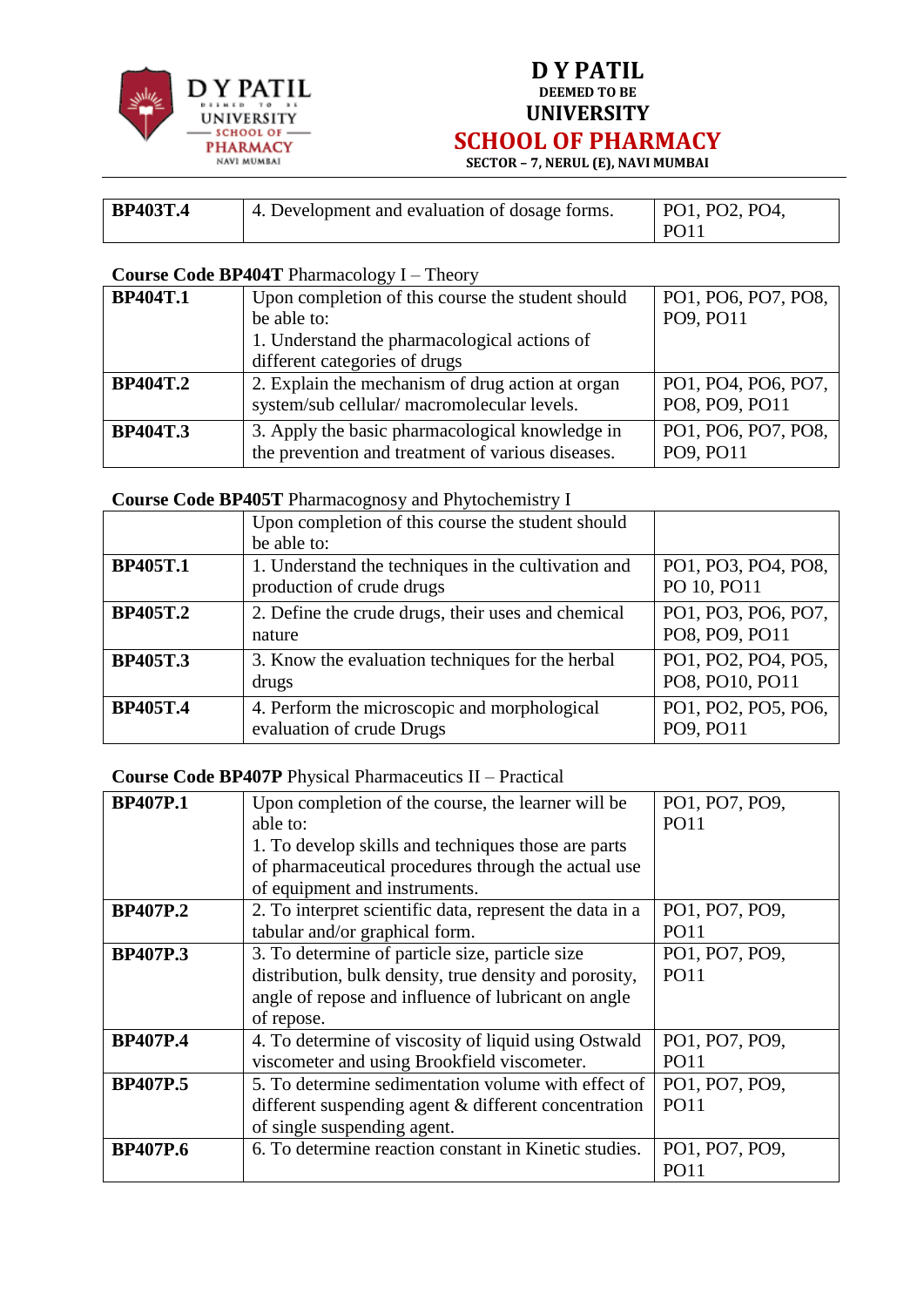



**SECTOR – 7, NERUL (E), NAVI MUMBAI**

| <b>BP407P.6</b> | 7. To perform accelerated stability studies. | PO1, PO2, PO3, PO7, |
|-----------------|----------------------------------------------|---------------------|
|                 |                                              | PO 9, PO11          |

#### **Course Code BP408P** Pharmacology I – Practical

| <b>BP408P.1</b> | Upon completion of this course the student will be | PO1, PO3, PO6, PO7, |
|-----------------|----------------------------------------------------|---------------------|
|                 | able to:                                           | PO9, PO11           |
|                 | 1. Understand the concepts and regulations in      |                     |
|                 | experimental Pharmacology                          |                     |
| <b>BP408P.2</b> | 2. Understand working principles of various        | PO1, PO3, PO6, PO7, |
|                 | instruments used in experimental pharmacology      | PO8, PO9, PO11      |
| <b>BP408P.3</b> | 3. Observe the effect of drugs on animals by       | PO1, PO3, PO6, PO7, |
|                 | simulated experiments                              | PO8, PO9, PO11      |
| <b>BP408P.4</b> | 4. Appreciate correlation of pharmacology with     | PO1, PO3, PO6, PO7, |
|                 | other bio medical sciences                         | PO9, PO11           |
|                 |                                                    |                     |

### **Third Year / Semester V**

| Course<br>Code | Name of the course                              |
|----------------|-------------------------------------------------|
| <b>BP501T</b>  | Medicinal Chemistry $II$ – Theory               |
| <b>BP502T</b>  | <b>Industrial PharmacyI-Theory</b>              |
| <b>BP503T</b>  | Pharmacology $II$ – Theory                      |
| <b>BP504T</b>  | Pharmacognosy and Phytochemistry II-Theory      |
| <b>BP505T</b>  | Pharmaceutical Jurisprudence – Theory           |
| BP506P         | Industrial Pharmacy I - Practical               |
| <b>BP507P</b>  | Pharmacology II – Practical                     |
| <b>BP508P</b>  | Pharmacognosy and Phytochemistry II – Practical |

# **BP501T** Medicinal Chemistry II – Theory

| Co. No.         | <b>Course outcome</b>                              | <b>Mapped Programme</b> |
|-----------------|----------------------------------------------------|-------------------------|
|                 |                                                    | <b>Outcomes</b>         |
| <b>BP501T.1</b> | Upon completion of the course, the learner will be | PO1, PO4, PO6, PO7      |
|                 | able to:                                           |                         |
|                 | 1. Know the Structural Activity Relationships      |                         |
|                 | (SAR) of different class of drugs and its role in  |                         |
|                 | pharmacologic effect                               |                         |
| <b>BP501T.2</b> | 2. Write the synthesis of some drugs               | PO1, PO4, PO6, PO7      |
| <b>BP501T.3</b> | 3. Know therapeutic properties of various drug     | PO1, PO4, PO6, PO7      |
|                 | molecules                                          |                         |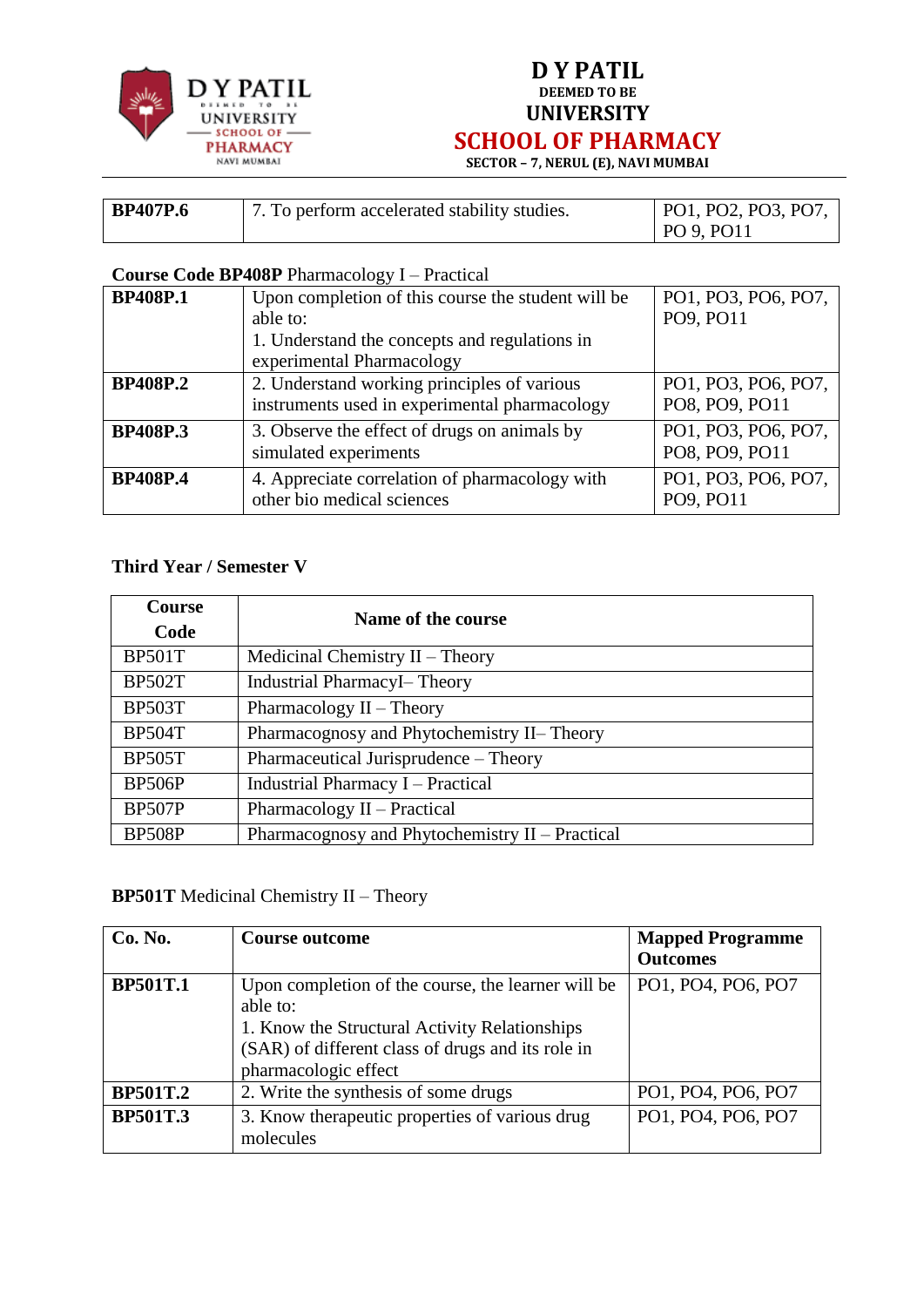



# **BP502T** Industrial Pharmacy I– Theory

| Co. No.         | Course outcome                                                                                  | <b>Mapped Programme</b><br><b>Outcomes</b>       |
|-----------------|-------------------------------------------------------------------------------------------------|--------------------------------------------------|
|                 | Upon completion of the course the student<br>shall be able to:                                  |                                                  |
| <b>BP502T.1</b> | 1. Know the various pharmaceutical dosage<br>forms and their manufacturing techniques.          | PO1, PO2, PO3, PO4, PO6,<br>PO7, PO9, PO10, PO11 |
| <b>BP502T.2</b> | 2. Know various considerations in<br>development of pharmaceutical dosage forms                 | PO1, PO2, PO3, PO4, PO6,<br>PO7, PO9, PO10, PO11 |
| <b>BP502T.3</b> | 3. Formulate solid, liquid and semisolid<br>dosage forms and evaluate them for their<br>quality | PO1, PO2, PO3, PO4, PO6,<br>PO7, PO9, PO10, PO11 |

# **BP503T** Pharmacology II – Theory

| Co. No.         | <b>Course outcome</b>                                                                                                                             | <b>Mapped Programme</b><br><b>Outcomes</b> |
|-----------------|---------------------------------------------------------------------------------------------------------------------------------------------------|--------------------------------------------|
| <b>BP503T.1</b> | Upon completion of this course the student<br>should be able to:<br>1. Understand the pharmacological actions of<br>different categories of drugs | PO1, PO6, PO7, PO8, PO9,<br><b>PO11</b>    |
| <b>BP503T.2</b> | 2. Explain the mechanism of drug action at<br>organ system/sub cellular/ macromolecular<br>levels.                                                | PO1, PO4, PO6, PO7, PO8,<br>PO9, PO11      |
| <b>BP503T.3</b> | 3. Apply the basic pharmacological<br>knowledge in the prevention and treatment of<br>various diseases.                                           | PO1, PO3, PO4, PO6, PO7,<br>PO8, PO9, PO11 |

### **BP504T** Pharmacognosy and Phytochemistry II– Theory

| Co. No. | <b>Course outcome</b>                                         | <b>Mapped Programme</b><br><b>Outcomes</b> |
|---------|---------------------------------------------------------------|--------------------------------------------|
|         | Upon completion of the course, the<br>learner will be able to |                                            |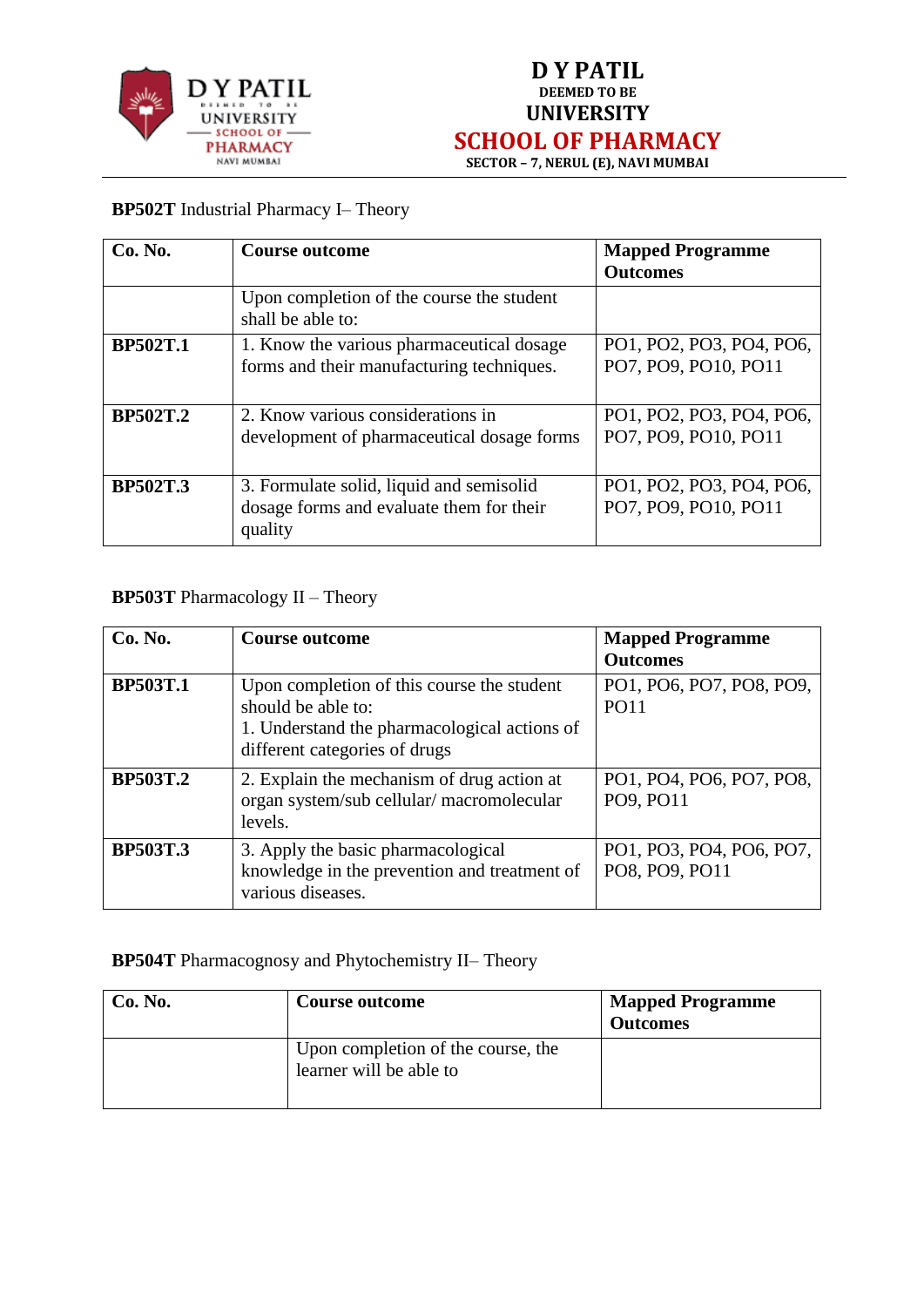



**SECTOR – 7, NERUL (E), NAVI MUMBAI**

| <b>BP504T.1</b> | 1. know the modern extraction<br>techniques, characterization and<br>identification of the herbal drugs and<br>phytoconstituents | PO1, PO3, PO4, PO8, PO<br>10, PO11     |
|-----------------|----------------------------------------------------------------------------------------------------------------------------------|----------------------------------------|
| <b>BP504T.2</b> | 2. Understand the preparation and<br>development of herbal formulation.                                                          | PO1, PO3, PO6, PO7,<br>PO8, PO9, PO11  |
| <b>BP504T.3</b> | 3. Find the herbal drug interactions                                                                                             | PO1, PO2, PO4, PO5,<br>PO8, PO10, PO11 |
| <b>BP504T.4</b> | 4. Perform isolation and identification<br>of phytoconstituents                                                                  | PO1, PO2, PO5, PO6,<br>PO9, PO11       |

### **Course Code BP505T** Pharmaceutical Jurisprudence – Theory

| Co. No.         | <b>Course outcome</b>                                                                                                                                                                              | <b>Mapped Programme</b><br><b>Outcomes</b> |
|-----------------|----------------------------------------------------------------------------------------------------------------------------------------------------------------------------------------------------|--------------------------------------------|
| <b>BP505T.1</b> | Upon completion of the course, the<br>student shall be able to understand:<br>1. The Pharmaceutical legislations and<br>their implications in the development<br>and marketing of pharmaceuticals. | PO1, PO7, PO9, PO11                        |
| <b>BP505T.2</b> | 2. Various Indian pharmaceutical Acts<br>and Laws                                                                                                                                                  | PO1, PO7, PO9, PO11                        |
| <b>BP505T.3</b> | 3. The regulatory authorities and<br>agencies governing the manufacture<br>and sale of pharmaceuticals                                                                                             | PO1, PO7, PO9, PO11                        |
| <b>BP505T.4</b> | 4. The code of ethics during the<br>pharmaceutical practice                                                                                                                                        | PO1, PO2, PO3, PO7, PO<br>9, PO11          |

# **Course Code BP506P** Industrial Pharmacy I – Practical

| Co. No.         | Course outcome                                                                               | <b>Mapped Programme</b><br><b>Outcomes</b>       |
|-----------------|----------------------------------------------------------------------------------------------|--------------------------------------------------|
|                 | Upon completion of the course, the<br>learner will be able to:                               |                                                  |
| <b>BP506P.1</b> | 1. perform Preformulation studies                                                            | PO1, PO2, PO3, PO4, PO6,<br>PO7, PO9, PO10, PO11 |
| <b>BP506P.2</b> | 2. prepare, evaluate and perform<br>quality control test (as per IP) of<br>tablets, capsules | PO1, PO2, PO3, PO4, PO6,<br>PO7, PO9, PO10, PO11 |
| <b>BP506P.3</b> | 3. perform Coating of tablets                                                                | PO1, PO2, PO3, PO4, PO6,<br>PO7, PO9, PO10, PO11 |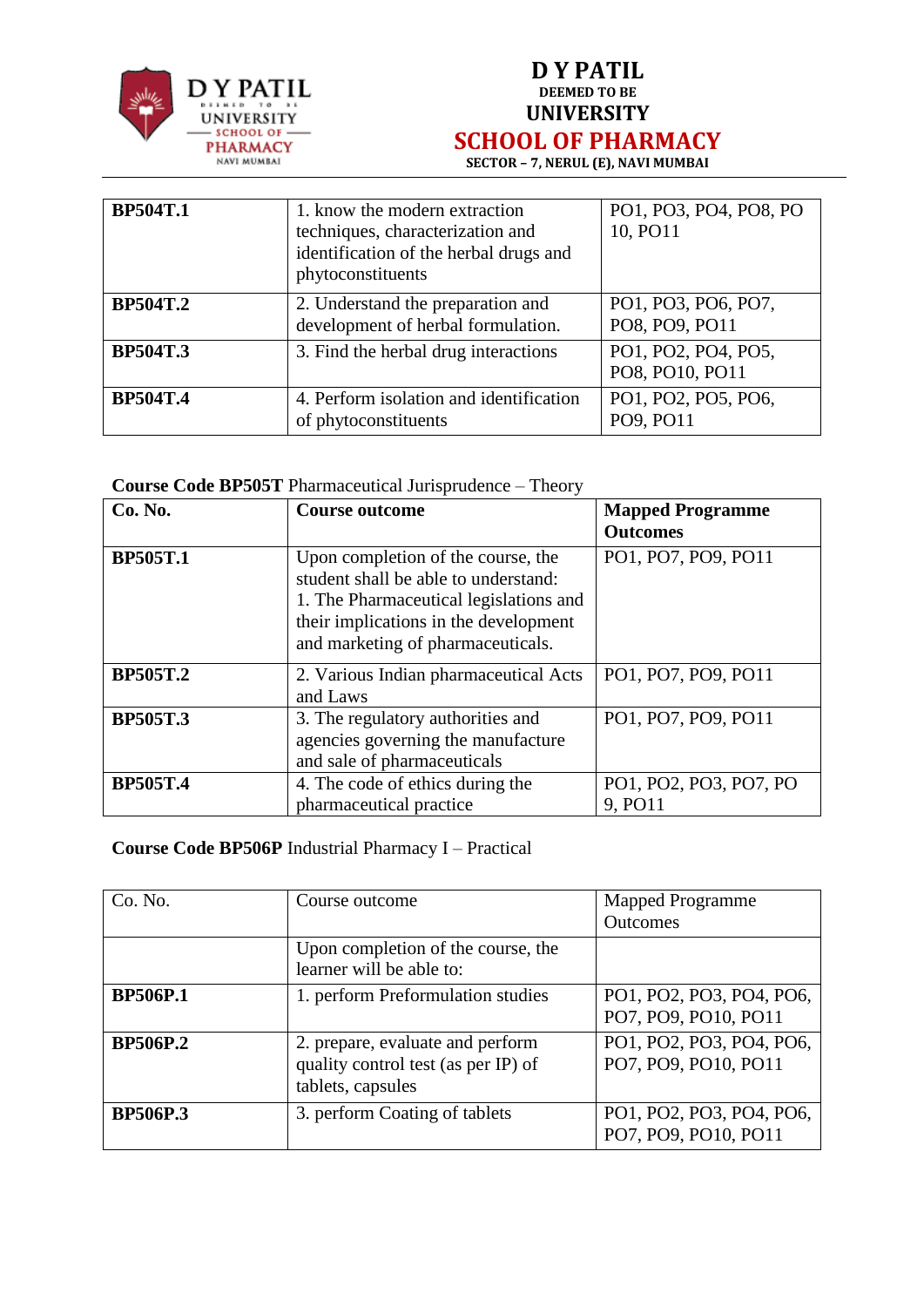

**SECTOR – 7, NERUL (E), NAVI MUMBAI**

| <b>BP506P.4</b> | 4. prepare injection, Eye drops/ and<br>Eye ointments, Creams (cold /<br>vanishing cream) | PO1, PO2, PO3, PO4, PO6,<br>PO7, PO9, PO10, PO11 |
|-----------------|-------------------------------------------------------------------------------------------|--------------------------------------------------|
| <b>BP506P.5</b> | 5. evaluation of Glass containers (as<br>$per IP$ )                                       | PO1, PO2, PO3, PO4, PO6,<br>PO7, PO9, PO10, PO11 |

### **Course Code BP507P** Pharmacology II – Practical

| <b>Co. No.</b>  | <b>Course outcome</b>                                                                                                                                                               | <b>Mapped Programme</b><br><b>Outcomes</b> |
|-----------------|-------------------------------------------------------------------------------------------------------------------------------------------------------------------------------------|--------------------------------------------|
| <b>BP507P.1</b> | Upon completion of this course the<br>student should be able to:<br>1. Demonstrate isolation of different<br>organs/tissues from the laboratory<br>animals by simulated experiments | PO1, PO3, PO6, PO7, PO9,<br><b>PO11</b>    |
| <b>BP507P.2</b> | 2. Demonstrate the various receptor<br>actions using isolated tissue<br>preparation                                                                                                 | PO1, PO3, PO6, PO7, PO8,<br>PO9, PO11      |
| <b>BP507P.3</b> | 3. Observe the effect of drugs on<br>animals by simulated experiments                                                                                                               | PO1, PO3, PO6, PO7, PO8,<br>PO9, PO11      |
| <b>BP507P.4</b> | 4. Appreciate correlation of<br>pharmacology with other bio medical<br>sciences                                                                                                     | PO1, PO3, PO6, PO7, PO9,<br><b>PO11</b>    |

## **Course Code BP508P** Pharmacognosy and Phytochemistry II

| Co. No.         | <b>Course outcome</b>                                                                                                            | <b>Mapped Programme</b><br><b>Outcomes</b> |
|-----------------|----------------------------------------------------------------------------------------------------------------------------------|--------------------------------------------|
|                 | Upon completion of the course, the learner will be able to                                                                       |                                            |
| <b>BP508P.1</b> | 1. Perform gross anatomical study $\&$<br>Powder characteristics of the crude<br>drugs                                           | PO1, PO3, PO6, PO7, PO8,<br>PO9, PO11      |
| <b>BP508P.2</b> | 2. Know the modern extraction<br>techniques, characterization and<br>identification of the herbal drugs and<br>phytoconstituents | PO1, PO3, PO6, PO7, PO8,<br>PO9, PO11      |
| <b>BP508P.3</b> | 3. Analyze unorganised drugs with<br>the help of Physical & chemical test                                                        | PO1, PO3, PO6, PO7, PO9,<br><b>PO11</b>    |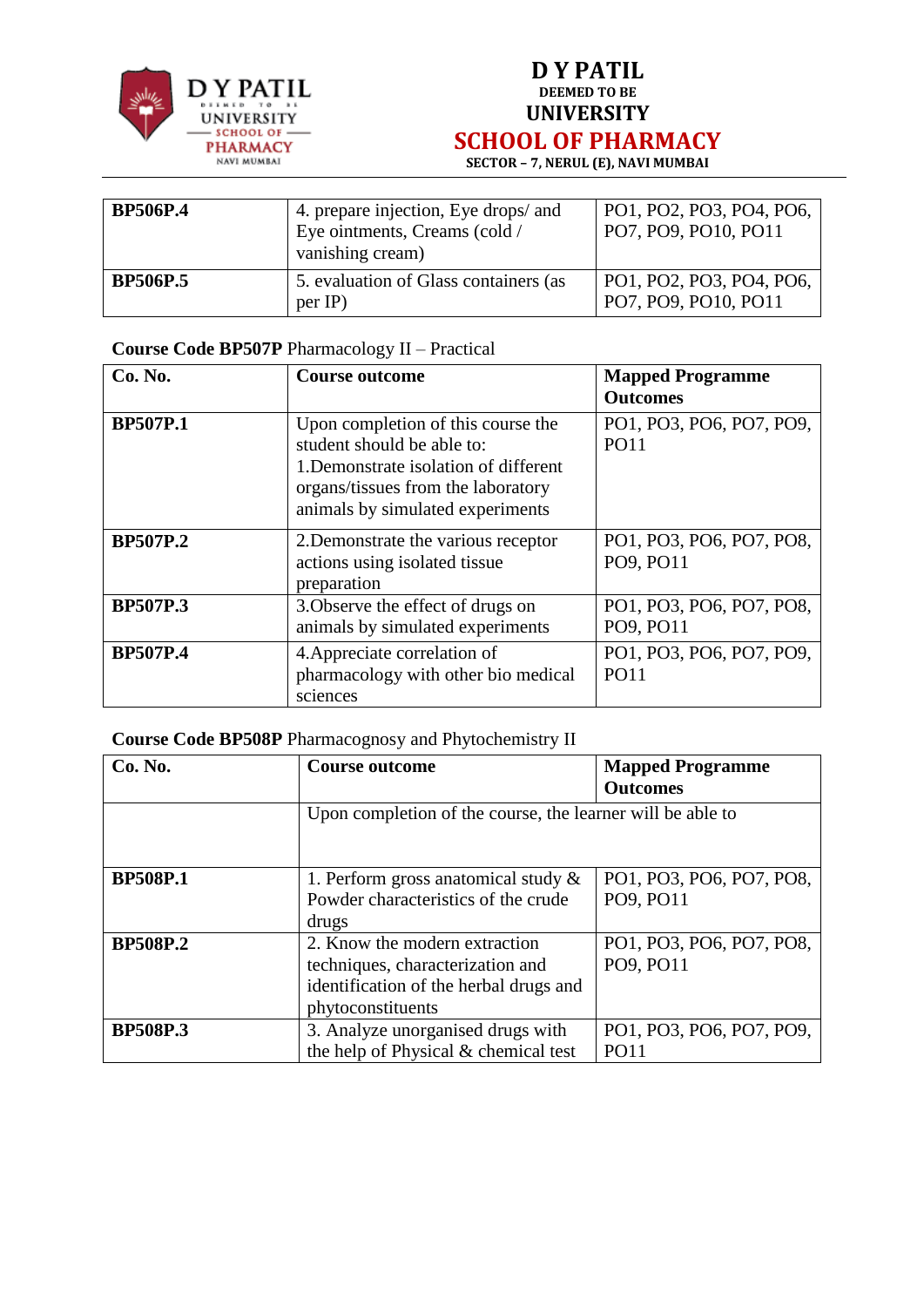



 $\overline{1}$ 

### **Third Year / Semester VI**

| <b>Course</b> | Name of the course                             |
|---------------|------------------------------------------------|
| Code          |                                                |
| <b>BP601T</b> | Medicinal Chemistry III – Theory               |
| <b>BP602T</b> | Pharmacology III - Theory                      |
| <b>BP603T</b> | Herbal Drug Technology – Theory                |
| <b>BP604T</b> | Biopharmaceutics and Pharmacokinetics – Theory |
| <b>BP605T</b> | Pharmaceutical Biotechnology – Theory          |
| <b>BP606T</b> | <b>Quality Assurance – Theory</b>              |
| <b>BP607P</b> | Medicinal chemistry III - Practical            |
| <b>BP608P</b> | Pharmacology III - Practical                   |
| <b>BP609P</b> | Herbal Drug Technology – Practical             |

#### **Course Code BP601T** Medicinal Chemistry III – Theory

| Course Couc DI ours incurring Chemistry III<br>11001 |                                             |                         |
|------------------------------------------------------|---------------------------------------------|-------------------------|
| Co. No.                                              | <b>Course outcome</b>                       | <b>Mapped Programme</b> |
|                                                      |                                             | <b>Outcomes</b>         |
| <b>BP601T.1</b>                                      | Upon completion of the course the learner   | PO1, PO4, PO6, PO7      |
|                                                      | shall be able to                            |                         |
|                                                      | 1. Understand the importance of drug design |                         |
|                                                      | and different techniques of drug design.    |                         |
| <b>BP601T.2</b>                                      | 2. remember the chemistry of drugs with     | PO1, PO4, PO6, PO7      |
|                                                      | respect to their biological activity.       |                         |
| <b>BP601T.3</b>                                      | 3. Know the metabolism, adverse effects and | PO1, PO4, PO6, PO7      |
|                                                      | therapeutic value of drugs.                 |                         |
| <b>BP601T.4</b>                                      | 4. describe the importance of SAR of drugs  | PO1, PO4, PO6, PO7      |

**Course Code BP602T** Pharmacology III – Theory

| Co. No.         | <b>Course outcome</b>                      | <b>Mapped Programme</b> |
|-----------------|--------------------------------------------|-------------------------|
|                 |                                            | <b>Outcomes</b>         |
| <b>BP602T.1</b> | Upon completion of this course the student | PO1, PO6, PO7, PO8,     |
|                 | should be able to:                         | PO9, PO11               |
|                 | 1. Understand the pharmacological actions  |                         |
|                 | of different categories of drugs           |                         |
| <b>BP602T.2</b> | 2. Explain the mechanism of drug action at | PO1, PO4, PO6, PO7,     |
|                 | organ system/sub cellular/ macromolecular  | PO8, PO9, PO11          |
|                 | levels.                                    |                         |
| <b>BP602T.3</b> | 3. Comprehend the principles of toxicology | PO1, PO3, PO4, PO6,     |
|                 | and treatment of various poisonings        | PO7, PO9, PO11          |
| <b>BP602T.4</b> | 4. Apply the basic pharmacological         | PO1, PO3, PO4, PO6,     |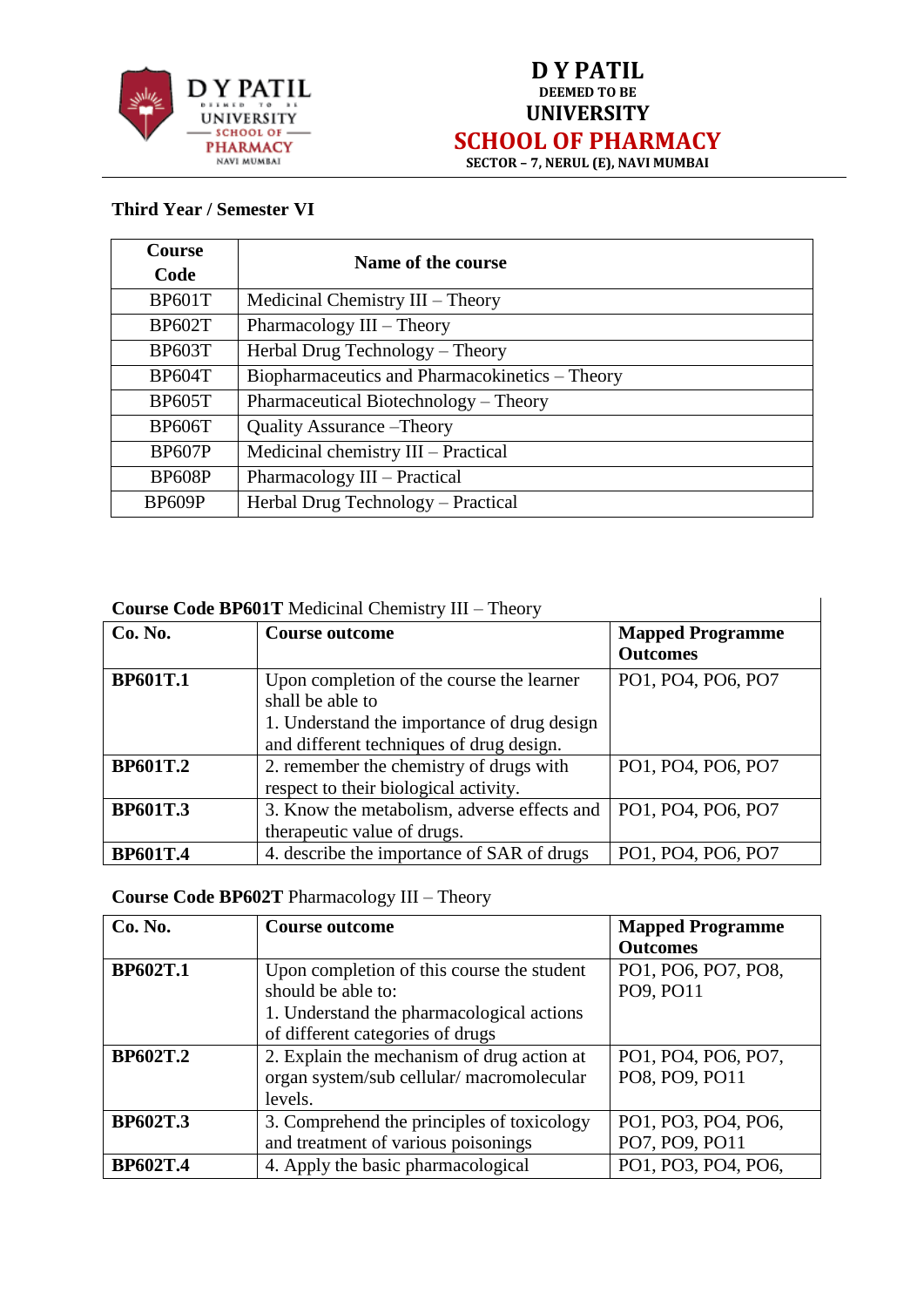



| knowledge in the prevention and treatment | PO7, PO8, PO9, PO11 |
|-------------------------------------------|---------------------|
| of various diseases.                      |                     |

#### **Course Code BP603T** Herbal Drug Technology

| Co. No.         | <b>Course outcome</b>                                                                              | <b>Mapped Programme</b>                             |
|-----------------|----------------------------------------------------------------------------------------------------|-----------------------------------------------------|
|                 |                                                                                                    | <b>Outcomes</b>                                     |
|                 | Upon completion of this course the student<br>should be able to:                                   |                                                     |
| <b>BP603T.1</b> | 1. Understand raw material as source of<br>herbal drugs from cultivation to herbal drug<br>product | PO1, PO2, PO4, PO6,<br>PO8, PO10, PO11              |
| <b>BP603T.2</b> | 2. Know the WHO and ICH guidelines for<br>evaluation of herbal drugs                               | PO1, PO5, PO6, PO7,<br>PO8, PO10, PO11              |
| <b>BP603T.3</b> | 3. Know the herbal cosmetics, natural<br>sweeteners, and nutraceuticals                            | PO1, PO2, PO3, PO4,<br>PO6, PO7, PO8, PO9, PO<br>10 |
| <b>BP603T.4</b> | 4. Appreciate patenting of herbal drugs,<br>GMP.                                                   | PO1, PO 4, PO5, PO7,<br>PO8, PO9, PO11              |

#### **Course Code BP604T** Biopharmaceutics and Pharmacokinetics

| Co. No.         | <b>Course outcome</b>                                                                                                                                         | <b>Mapped Programme</b><br><b>Outcomes</b>                 |
|-----------------|---------------------------------------------------------------------------------------------------------------------------------------------------------------|------------------------------------------------------------|
|                 | Upon completion of the course student shall<br>be able to:                                                                                                    |                                                            |
| <b>BP604T.1</b> | 1. Understand the basic concepts in<br>biopharmaceutics and pharmacokinetics and<br>their significance.                                                       | PO1, PO2, PO3, PO4,<br>PO6, PO7, PO9, PO10,<br><b>PO11</b> |
| <b>BP604T.2</b> | 2. Use of plasma drug concentration-time data<br>to calculate the pharmacokinetic parameters to<br>describe the kinetics of drug absorption,<br>distribution, | PO1, PO2, PO3, PO4,<br>PO6, PO7, PO9, PO10,<br><b>PO11</b> |
| <b>BP604T.3</b> | 3. To understand the concepts of<br>bioavailability and bioequivalence of drug<br>products and their significance.                                            | PO1, PO2, PO3, PO4,<br>PO6, PO7, PO9, PO10,<br><b>PO11</b> |
| <b>BP604T.4</b> | 4. Understand various pharmacokinetic<br>parameters, their significance $\&$ applications.                                                                    | PO1, PO2, PO3, PO4,<br>PO6, PO7, PO9, PO10,<br><b>PO11</b> |

# **Course Code BP605T** Pharmaceutical Biotechnology – Theory

| Co. No. | <b>Course outcome</b> | <b>Mapped Programme</b> |
|---------|-----------------------|-------------------------|
|         |                       | <b>Outcomes</b>         |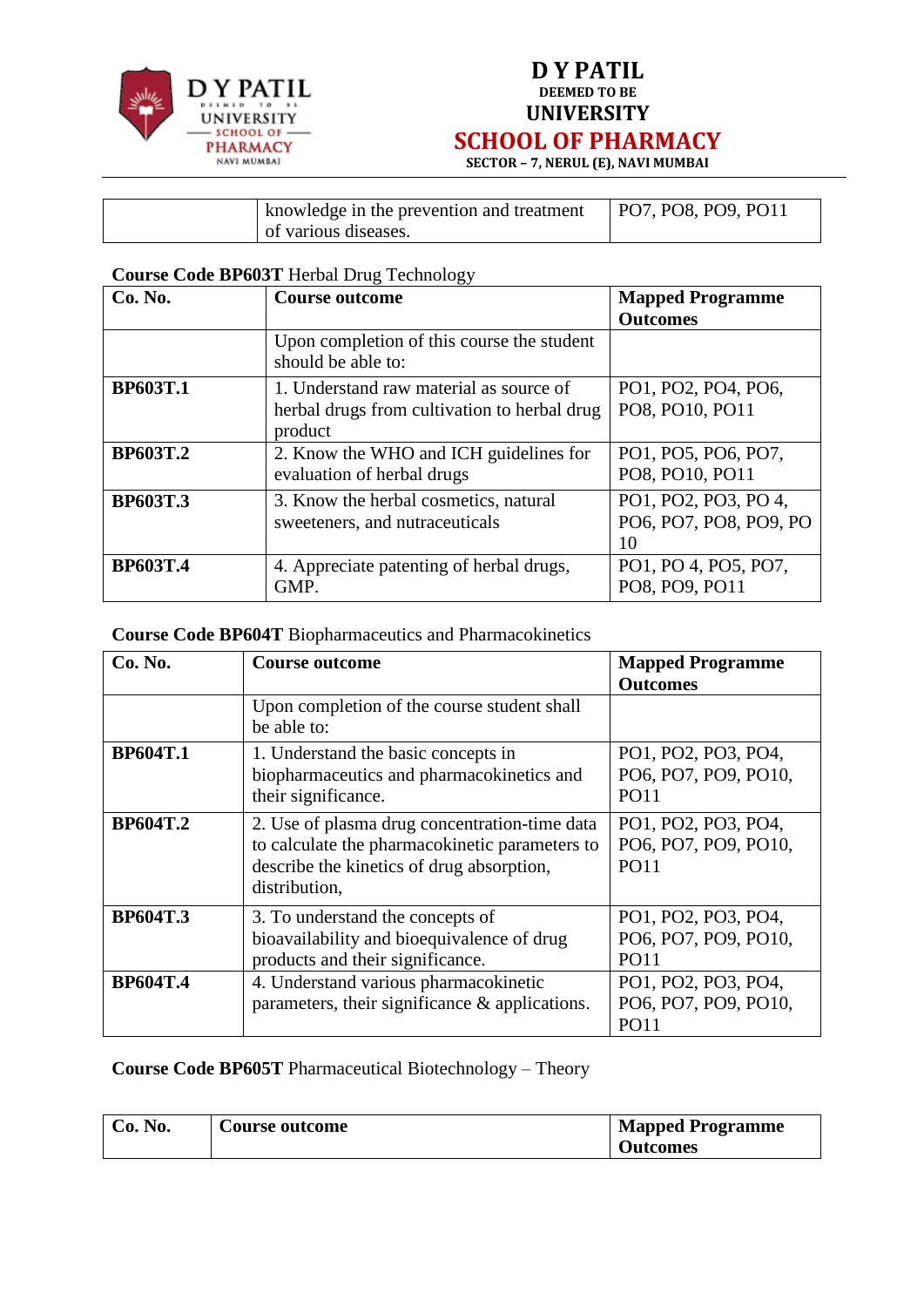

**SECTOR – 7, NERUL (E), NAVI MUMBAI**

| <b>BP605T.1</b> | Upon completion of the Co. No. student shall be    | PO1, PO7, PO9, PO11 |
|-----------------|----------------------------------------------------|---------------------|
|                 | able to:                                           |                     |
|                 | 1. Understanding the importance of Immobilized     |                     |
|                 | enzymes in Pharmaceutical Industries               |                     |
| <b>BP605T.2</b> | 2. Genetic engineering applications in relation to | PO1, PO7, PO9, PO11 |
|                 | production of pharmaceuticals                      |                     |
| <b>BP605T.3</b> | 3. Importance of Monoclonal antibodies in          | PO1, PO7, PO9, PO11 |
|                 | Industries                                         |                     |
| <b>BP605T.4</b> | 4. Appreciate the use of microorganisms in         | PO1, PO7, PO9, PO11 |
|                 | fermentation technology                            |                     |

### **Course Code BP606T** Quality Assurance –Theory

|                 | Upon completion of the course student shall be<br>able to: |                     |
|-----------------|------------------------------------------------------------|---------------------|
|                 |                                                            |                     |
| <b>BP606T.1</b> | 1. understand the cGMP aspects in a                        | PO1, PO2, PO3, PO4, |
|                 | pharmaceutical industry                                    | PO5, PO6, PO7, PO8, |
|                 |                                                            | PO9, PO10, PO11     |
| <b>BP606T.2</b> | 2. appreciate the importance of documentation              | PO1, PO2, PO3, PO4, |
|                 |                                                            | PO5, PO6, PO7, PO8, |
|                 |                                                            | PO9, PO10, PO11     |
| <b>BP606T.3</b> | 3. understand the scope of quality certifications          | PO1, PO2, PO3, PO4, |
|                 | applicable to pharmaceutical industries                    | PO5, PO6, PO7, PO8, |
|                 |                                                            | PO9, PO10, PO11     |
|                 |                                                            |                     |
| <b>BP606T.4</b> | 4. understand the responsibilities of QA & QC              | PO1, PO2, PO3, PO4, |
|                 | departments                                                | PO5, PO6, PO7, PO8, |
|                 |                                                            | PO9, PO10, PO11     |

**Course Code BP607P** Medicinal chemistry III – Practical

| PO2, PO3, PO5, PO8 |
|--------------------|
|                    |
|                    |
|                    |
|                    |
|                    |
| PO2, PO3, PO5, PO8 |
|                    |
| PO2, PO3, PO5, PO8 |
|                    |
|                    |
|                    |
|                    |

**Course Code BP608P** Pharmacology III – Practical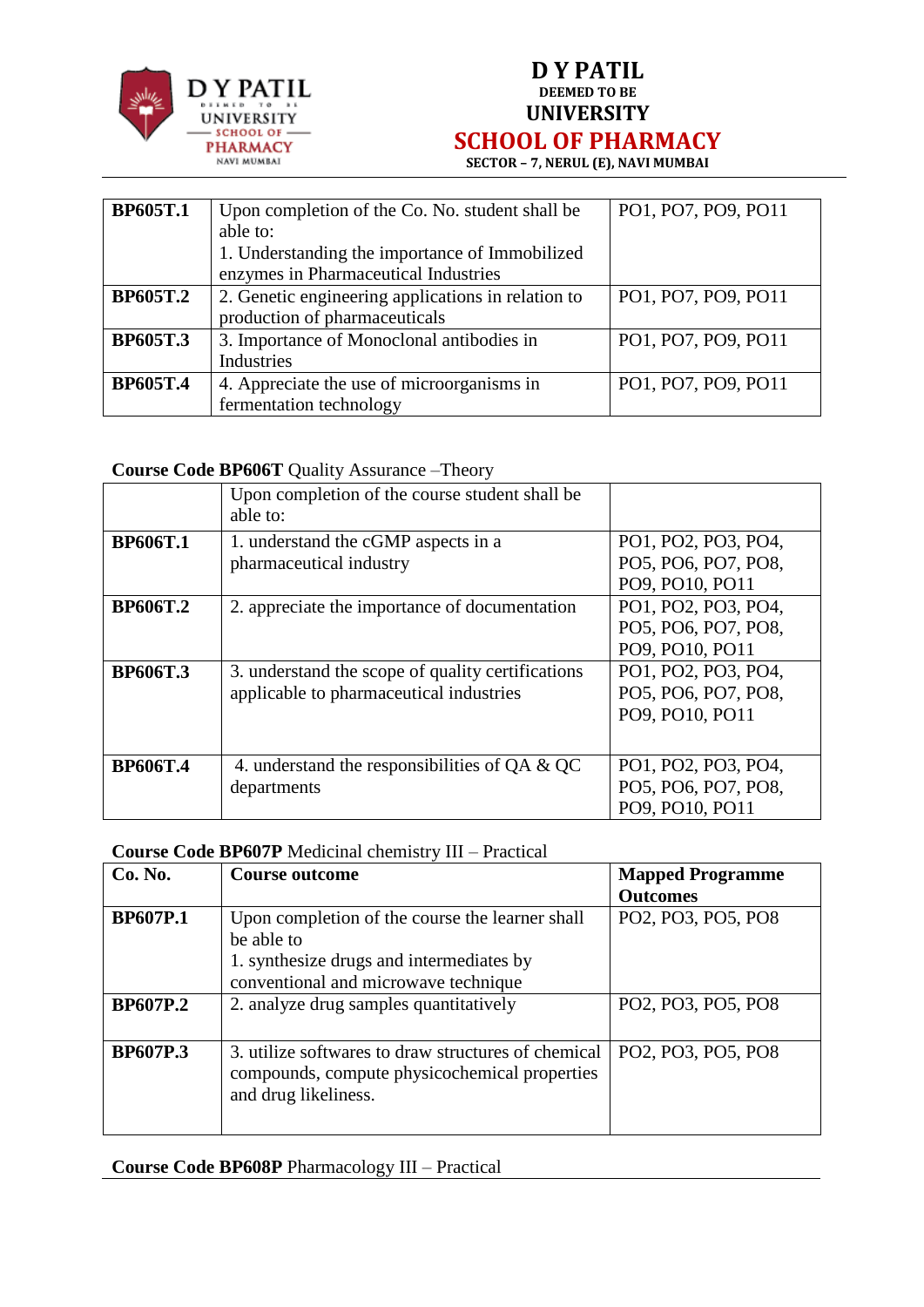

**SECTOR – 7, NERUL (E), NAVI MUMBAI**

| Co. No.         | <b>Course outcome</b>                 | <b>Mapped Programme</b> |
|-----------------|---------------------------------------|-------------------------|
|                 |                                       | <b>Outcomes</b>         |
| <b>BP608P.1</b> | Upon completion of this course the    | PO1, PO3, PO6, PO7,     |
|                 | student should be able to:            | PO8, PO9, PO11          |
|                 | 1. Observe the effect of drugs on     |                         |
|                 | animals by simulated experiments      |                         |
| <b>BP608P.2</b> | 2. Understand the toxicity evaluation | PO1, PO3, PO4, PO6,     |
|                 | in preclinical studies                | PO7, PO8, PO9, PO11     |
| <b>BP608P.3</b> | 3. Comprehend the Biostatistics       | PO1, PO3, PO4, PO6,     |
|                 | methods in experimental               | PO7, PO9, PO11          |
|                 | pharmacology                          |                         |
| <b>BP608P.4</b> | 4. Appreciate correlation of          | PO1, PO3, PO4, PO6,     |
|                 | pharmacology with related medical     | PO7, PO8, PO9, PO11     |
|                 | sciences.                             |                         |

### **Fourth Year /Semester VII**

| <b>Course</b> | Name of the course                           |
|---------------|----------------------------------------------|
| Code          |                                              |
| <b>BP701T</b> | Instrumental Methods of Analysis – Theory    |
| <b>BP702T</b> | Industrial PharmacyII - Theory               |
|               | Pharmacy Practice – Theory                   |
|               |                                              |
| <b>BP703T</b> |                                              |
|               |                                              |
| <b>BP704T</b> | Novel Drug Delivery System - Theory          |
| <b>BP705P</b> | Instrumental Methods of Analysis – Practical |

# **Course Code BP701T** Instrumental Methods of Analysis – Theory

| Co. No.         | <b>Course outcome</b>                                                                                            | <b>Mapped Programme</b><br><b>Outcomes</b> |
|-----------------|------------------------------------------------------------------------------------------------------------------|--------------------------------------------|
|                 | At the end of the course the learner<br>should be able to                                                        |                                            |
| <b>BP701T.1</b> | Understand the interaction of matter with<br>electromagnetic radiations and its<br>applications in drug analysis | PO1, PO2, PO9                              |
| <b>BP701T.2</b> | Understand the chromatographic<br>separation and analysis of drugs                                               | PO1, PO2, PO4, PO9                         |
| <b>BP701T.3</b> | Make the use of theoretical knowledge in<br><b>Quality Control testing.</b>                                      | PO1, PO2, PO4, PO9                         |
| <b>BP701T.4</b> | Classify the use of various analytical<br>instruments in appropriate evaluation                                  | PO1, PO2, PO9                              |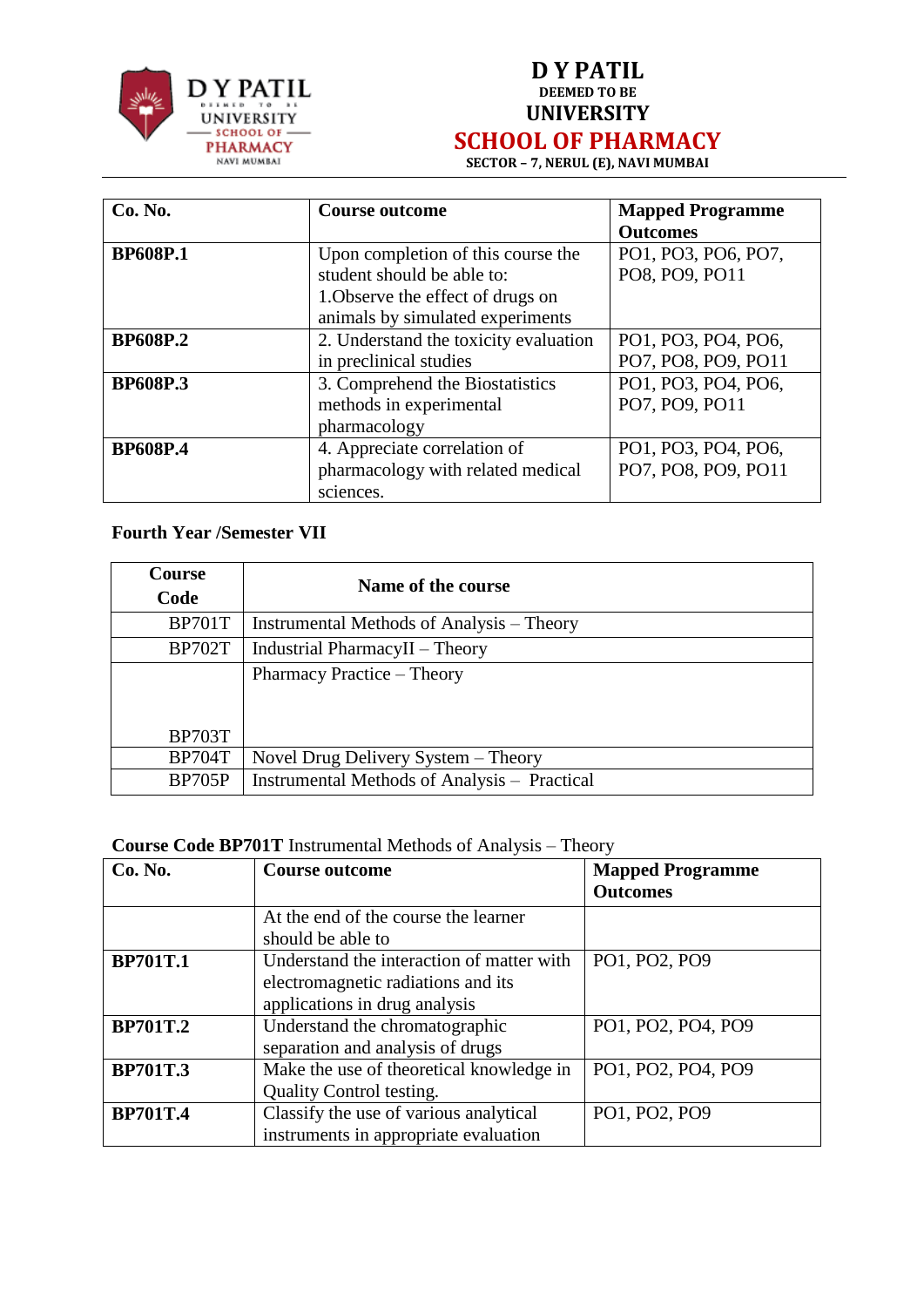



### **Course Code BP702T** Industrial Pharmacy-II – Theory

| Co. No.         | Course outcome                                                                            | <b>Mapped Programme</b>                                              |
|-----------------|-------------------------------------------------------------------------------------------|----------------------------------------------------------------------|
|                 |                                                                                           | <b>Outcomes</b>                                                      |
|                 | Upon completion of the course, the<br>student shall be able to:                           |                                                                      |
| <b>BP702T.1</b> | 1. Know the process of pilot plant and<br>scale up of pharmaceutical dosage forms         | PO1, PO2, PO3, PO4, PO5,<br>PO6, PO7, PO8, PO9, PO10,<br><b>PO11</b> |
| <b>BP702T.2</b> | 2. Understand the process of technology<br>transfer from lab scale to commercial<br>batch | PO1, PO2, PO3, PO4, PO5,<br>PO6, PO7, PO8, PO9, PO10,<br><b>PO11</b> |
| <b>BP702T.3</b> | 3. Know different Laws and Acts that<br>regulate pharmaceutical industry                  | PO1, PO2, PO3, PO4, PO5,<br>PO6, PO7, PO8, PO9, PO10,<br><b>PO11</b> |
| <b>BP702T.4</b> | 4. Understand the approval process and<br>regulatory requirements for drug products       | PO1, PO2, PO3, PO4, PO5,<br>PO6, PO7, PO8, PO9, PO10,<br><b>PO11</b> |

### **Course Code BP703T** Pharmacy Practice – Theory

| Co. No.         | <b>Course outcome</b>                        | <b>Mapped Programme</b>  |
|-----------------|----------------------------------------------|--------------------------|
|                 |                                              | <b>Outcomes</b>          |
| <b>BP703T.1</b> | Course Code BP703T - Pharmacy                | PO1, PO2, PO3, PO7, PO9, |
|                 | Practice                                     | <b>PO11</b>              |
|                 | Upon completion of the course, the           |                          |
|                 | student shall be able to:                    |                          |
|                 | 1. Know various drug distribution            |                          |
|                 | methods in a hospital                        |                          |
| <b>BP703T.2</b> | 2. Appreciate the pharmacy stores            | PO1, PO7, PO9, PO11      |
|                 | management and inventory control             |                          |
| <b>BP703T.3</b> | 3. Monitor drug therapy of patient           | PO1, PO7, PO9, PO11      |
|                 | through medication chart review and          |                          |
|                 | clinical review                              |                          |
| <b>BP703T.4</b> | 4. Obtain medication history interview       | PO1, PO2, PO3, PO7, PO9, |
|                 | and counsel the patients                     | <b>PO11</b>              |
| <b>BP703T.5</b> | 5. Identify drug related problems            | PO1, PO7, PO9, PO11      |
| <b>BP703T.6</b> | 6. Detect and assess adverse drug            | PO1, PO7, PO9, PO11,     |
|                 | reactions                                    |                          |
| <b>BP703T.7</b> | 7. Interpret selected laboratory results (as | PO1, PO2, PO3, PO7, PO9, |
|                 | monitoring parameters in therapeutics) of    | <b>PO11</b>              |
|                 | specific disease states                      |                          |
| <b>BP703T.8</b> | 8. Know pharmaceutical care services         | PO1, PO7, PO9, PO11      |
| <b>BP703T.9</b> | 9. Do patient counselling in community       | PO1, PO2, PO3, PO7, PO9, |
|                 | pharmacy                                     | <b>PO11</b>              |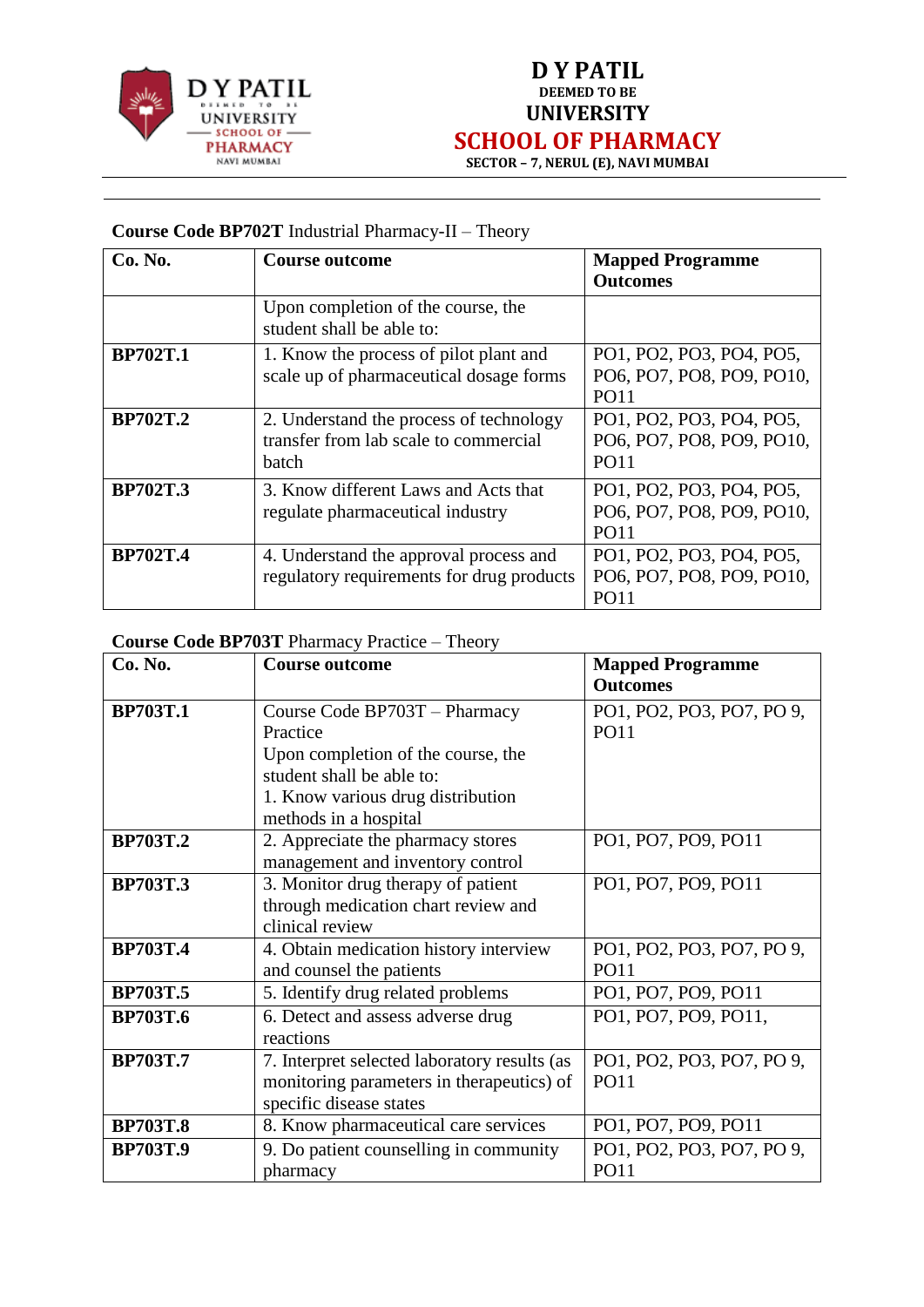



| <b>BP703T.10</b> | 10. Appreciate the concept of rational | PO1, PO2, PO3, PO7, PO9, |
|------------------|----------------------------------------|--------------------------|
|                  | drug therapy                           | PO <sub>11</sub>         |

#### **Course Code BP704T** Novel Drug Delivery System – Theory

| Co. No.         | <b>Course outcome</b>                                                                                                                                        | <b>Mapped Programme</b> |
|-----------------|--------------------------------------------------------------------------------------------------------------------------------------------------------------|-------------------------|
|                 |                                                                                                                                                              | <b>Outcomes</b>         |
| <b>BP704T.1</b> | Upon completion of the course student<br>shall be able to:<br>1. Understand various approaches for<br>development of novel drug delivery<br>systems.         | PO1, PO7, PO9, PO11     |
| <b>BP704T.2</b> | 2. Understand the criteria for selection of<br>drugs and polymers for the development<br>of Novel drug delivery systems, their<br>formulation and evaluation | PO1, PO7, PO9, PO11     |

### **Course Code BP705P** Instrumental Methods of Analysis – Practical

| Co. No.         | <b>Course outcome</b>                                                                           | <b>Mapped Programme</b><br><b>Outcomes</b>  |
|-----------------|-------------------------------------------------------------------------------------------------|---------------------------------------------|
|                 | At the end of the course the learner<br>should be able to                                       |                                             |
| <b>BP705P.1</b> | Perform quantitative & qualitative<br>analysis of drugs using various analytical<br>instruments | PO1, PO2, PO3, PO4, PO5,<br>PO <sub>9</sub> |
| <b>BP705P.2</b> | To estimate drugs by UV Spectroscopy,<br>fluorescence, flame photometry                         | PO1, PO2, PO3, PO4, PO5,<br>PO <sub>9</sub> |
| <b>BP705P.3</b> | To understand working of HPLC                                                                   | PO1, PO2, PO3, PO4, PO5,<br>PO <sub>9</sub> |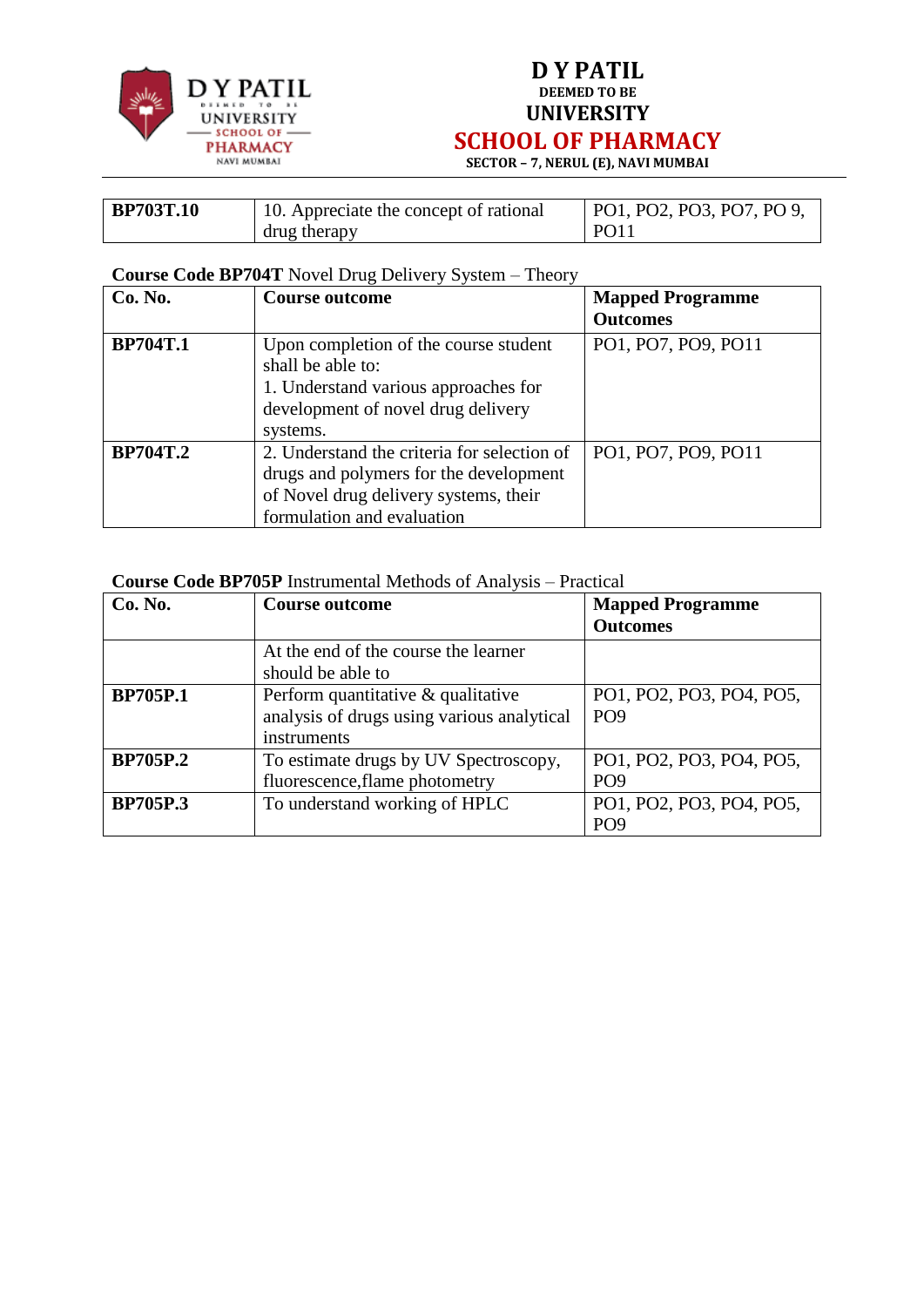

# **D Y PATIL DEEMED TO BE UNIVERSITY SCHOOL OF PHARMACY SECTOR – 7, NERUL (E), NAVI MUMBAI**

#### **Fourth Year /Semester VIII**

| Course<br>code | Name of the course                             |
|----------------|------------------------------------------------|
| <b>BP801T</b>  | <b>Biostatistics and Research Methodology</b>  |
| <b>BP802T</b>  | Social and Preventive Pharmacy                 |
| BP803ET        | <b>Pharma Marketing Management</b>             |
| BP804ET        | <b>Pharmaceutical Regulatory Science</b>       |
| BP805ET        | Pharmacovigilance                              |
| BP806ET        | Quality Control and Standardization of Herbals |
| BP807ET        | Computer Aided Drug Design                     |
| BP808ET        | Cell and Molecular Biology                     |
| BP809ET        | <b>Cosmetic Science</b>                        |
| BP810ET        | <b>Experimental Pharmacology</b>               |
| BP811ET        | <b>Advanced Instrumentation Techniques</b>     |
| BP812ET        | Dietary Supplements and Nutraceuticals         |

| <b>Course Code BP801T</b> Biostatistics and Research Methodology |                                                                                                                                    |                                            |
|------------------------------------------------------------------|------------------------------------------------------------------------------------------------------------------------------------|--------------------------------------------|
| Co. No.                                                          | <b>Course outcome</b>                                                                                                              | <b>Mapped Programme</b><br><b>Outcomes</b> |
| <b>BP801T.1</b>                                                  | Upon completion of the course, the<br>learner will be able to:<br>1. Understand basic concepts of research<br>and its applications | PO1, PO4, PO6, PO7                         |
| <b>BP801T.2</b>                                                  | 2. Know various statistical techniques<br>used to solve statistical problems                                                       | PO1, PO4, PO6, PO7                         |
| <b>BP801T.3</b>                                                  | 3. Apply the statistical methods in<br>research                                                                                    | PO1, PO4, PO6, PO7                         |

#### **Course Code BP803ET** Pharma Marketing Management

| Co. No.          | <b>Course outcome</b>                                                                                                                            | <b>Mapped Programme</b><br><b>Outcomes</b> |
|------------------|--------------------------------------------------------------------------------------------------------------------------------------------------|--------------------------------------------|
| <b>BP803ET.1</b> | The course aims to provide an<br>understanding of marketing concepts and<br>techniques and their applications in the<br>pharmaceutical industry. | PO1, PO2, PO3, PO4, PO5,<br>PO6, PO8, PO10 |

### **Course Code BP804ET** Pharmaceutical Regulatory Science

| Co. No. | <b>Course outcome</b>                                       | <b>Mapped Programme</b><br><b>Outcomes</b> |
|---------|-------------------------------------------------------------|--------------------------------------------|
|         | Upon completion of the Co. No. student<br>shall be able to: |                                            |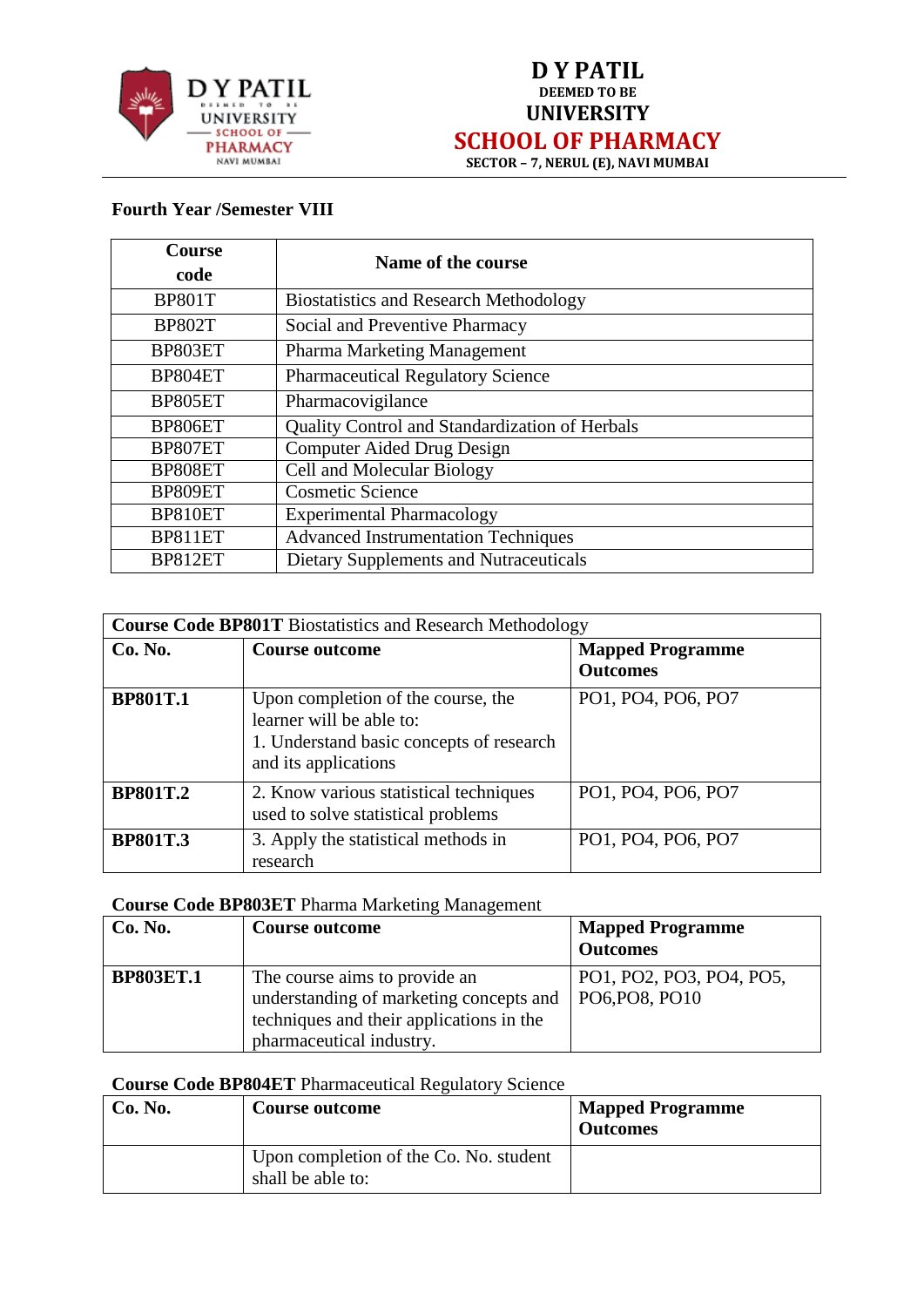



| <b>BP804ET.1</b> | 1. Know about the process of drug<br>discovery and development                                              | PO1, PO2, PO3, PO4, PO5, PO6,<br>PO7, PO8, PO9, PO10, PO11 |
|------------------|-------------------------------------------------------------------------------------------------------------|------------------------------------------------------------|
| <b>BP804ET.2</b> | 2. Know the regulatory authorities and<br>agencies governing the manufacture and<br>sale of pharmaceuticals | PO1,PO2,PO3,PO4,PO5,PO6,<br>PO7, PO8, PO9, PO10, PO11      |
| <b>BP804ET.3</b> | 3. Know the regulatory approval process<br>and their registration in Indian and<br>international markets    | PO1,PO2,PO3,PO4,PO5,PO6,<br>PO7, PO8, PO9, PO10, PO11      |

#### **Course Code BP805ET** Pharmacovigilance

| <b>Co. No.</b>   | <b>Course outcome</b>                                                                                                                                                                   | <b>Mapped Programme</b><br><b>Outcomes</b> |
|------------------|-----------------------------------------------------------------------------------------------------------------------------------------------------------------------------------------|--------------------------------------------|
| <b>BP805ET.1</b> | Upon completion of this course the<br>student should be able to:<br>1. learn about history and development of<br>pharmacovigilance and basic<br>terminologies used in pharmacovigilance | PO1, PO6, PO9, PO11                        |
| <b>BP805ET.2</b> | 2. Learn various methods that can be<br>used to generate safety data and signal<br>detection                                                                                            | PO1, PO3, PO4, PO9, PO11                   |
| <b>BP805ET.3</b> | 3. Understand the process for<br>establishment of pharmacovigilance<br>programme in an organization,                                                                                    | PO1, PO3, PO4, PO9, PO11                   |
| <b>BP805ET.4</b> | 4. Develops the skills of classifying<br>drugs, diseases and adverse drug<br>reactions.                                                                                                 | PO1, PO6, PO9, PO11                        |

**Course Code BP806ET** Quality Control and Standardization of Herbals

| Co. No.          | <b>Course outcome</b>                                                                                                                                                               | <b>Mapped Programme</b><br><b>Outcomes</b> |
|------------------|-------------------------------------------------------------------------------------------------------------------------------------------------------------------------------------|--------------------------------------------|
| <b>BP806ET.1</b> | Upon completion of the course, the<br>learner will be able to<br>1. Understand WHO guidelines for<br>quality control of herbal drugs & Quality<br>assurance in herbal drug industry | PO1, PO4, PO7, PO10, PO11                  |
| <b>BP806ET.2</b> | 2. Know the regulatory approval process<br>and their registration in Indian and<br>international markets                                                                            | PO1, PO4, PO7, PO10, PO11                  |
| <b>BP806ET.3</b> | 3. Enlist EU and ICH guidelines for<br>quality control of herbal drug.                                                                                                              | PO1, PO4, PO7, PO10, PO11                  |

 **Course Code BP807ET** Computer Aided Drug Design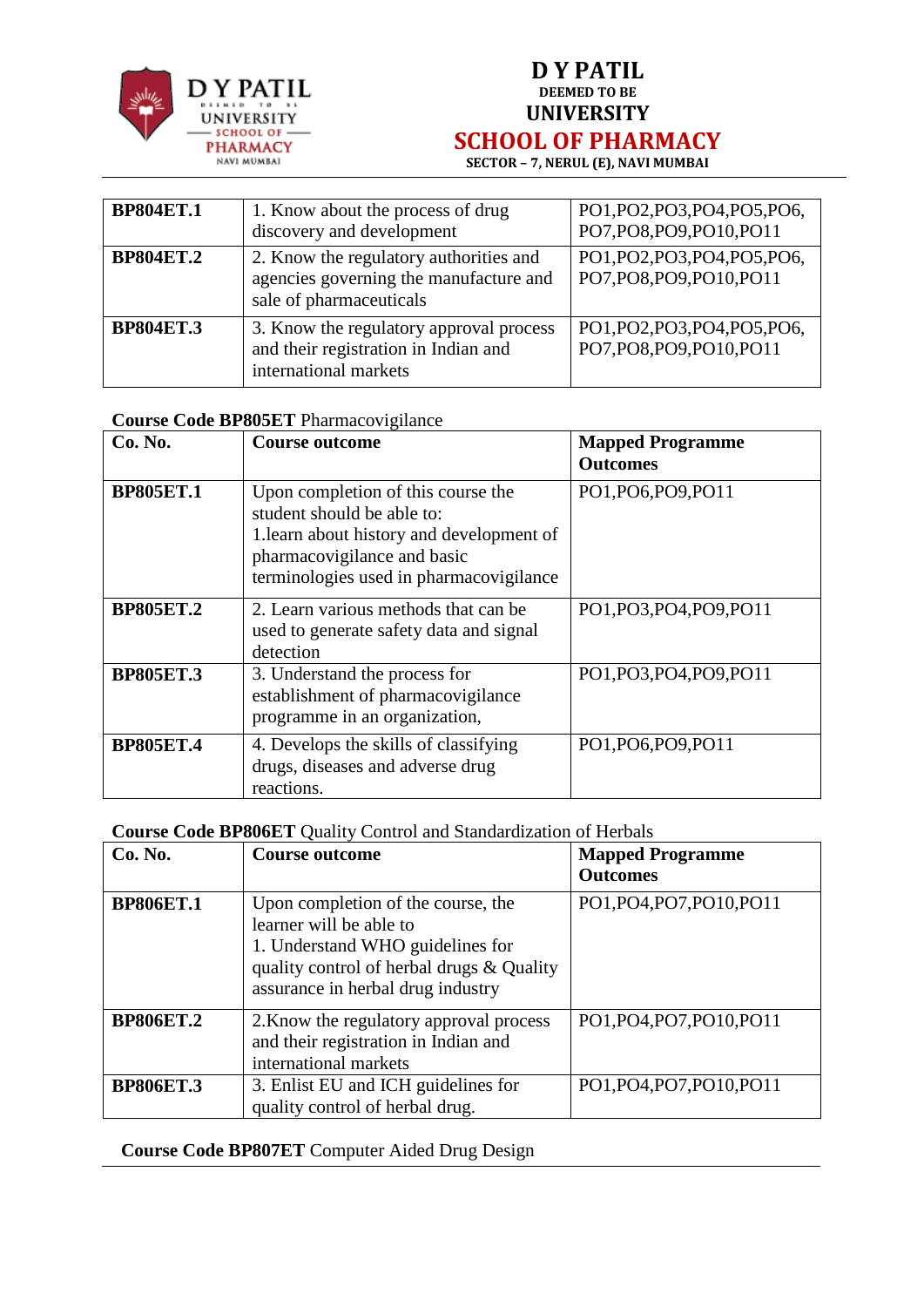

**SECTOR – 7, NERUL (E), NAVI MUMBAI**

| Co. No.          | <b>Course outcome</b>                                                                                                                           | <b>Mapped Programme</b><br><b>Outcomes</b> |
|------------------|-------------------------------------------------------------------------------------------------------------------------------------------------|--------------------------------------------|
| <b>BP807ET.1</b> | Upon completion of the course, the<br>learner will be able to:<br>1. Understand the basic concepts of<br>design and discovery of lead molecules | PO1, PO4, PO6, PO7                         |
| <b>BP807ET.2</b> | 2. Know the role of drug design in drug<br>discovery                                                                                            | PO1, PO4, PO6, PO7                         |
| <b>BP807ET.3</b> | 3. Understand the concept of QSAR and<br>docking and its role on drug design                                                                    | PO1, PO4, PO6, PO7                         |
| <b>BP807ET.4</b> | 4. Apply the concepts of molecular<br>modelling in design of new drug<br>molecules using molecular modelling<br>software                        | PO1, PO4, PO6, PO7                         |

### **Course Code BP808ET** Cell and Molecular Biology

| <b>Co. No.</b>   | <b>Course outcome</b>                                                                                                                                              | <b>Mapped Programme</b><br><b>Outcomes</b> |
|------------------|--------------------------------------------------------------------------------------------------------------------------------------------------------------------|--------------------------------------------|
| <b>BP808ET.1</b> | Upon completion of this course the<br>student should be able to:<br>1. Learn the Definitions, theory, basics<br>and Applications of cell and molecular<br>biology. | PO1, PO6, PO9, PO11                        |
| <b>BP808ET.2</b> | 2. Describe the chemical foundations of<br>cell; cellular membrane structure and<br>function                                                                       | PO1, PO4, PO10, PO11                       |
| <b>BP808ET.3</b> | 3. Describe the protein structure and<br>function; and basic molecular genetic<br>mechanisms.                                                                      | PO1, PO4, PO7, PO10, PO11                  |
| <b>BP808ET.4</b> | 4. Summarize cellular composition and<br>functioning; and the Cell Cycle.                                                                                          | PO1, PO9, PO11                             |
| <b>BP808ET.5</b> | 5. Summarize cell and molecular biology<br>history; and the DNA properties of cell<br>biology                                                                      | PO1, PO9, PO11                             |

### **Course Code BP809ET** Cosmetic Science

| Co. No.          | <b>Course outcome</b>                                                        | <b>Mapped Programme</b>                 |
|------------------|------------------------------------------------------------------------------|-----------------------------------------|
|                  |                                                                              | <b>Outcomes</b>                         |
| <b>BP809ET.1</b> | Upon completion of this course the<br>student should be able to: 1. Study on | PO1, PO2, PO3, PO7, PO9,<br><b>PO11</b> |
|                  | various cosmetic ingredients.                                                |                                         |
| <b>BP809ET.2</b> | 2. Analysis of individual cosmetic                                           | PO1, PO2, PO3, PO7, PO9,                |
|                  | products and                                                                 | <b>PO11</b>                             |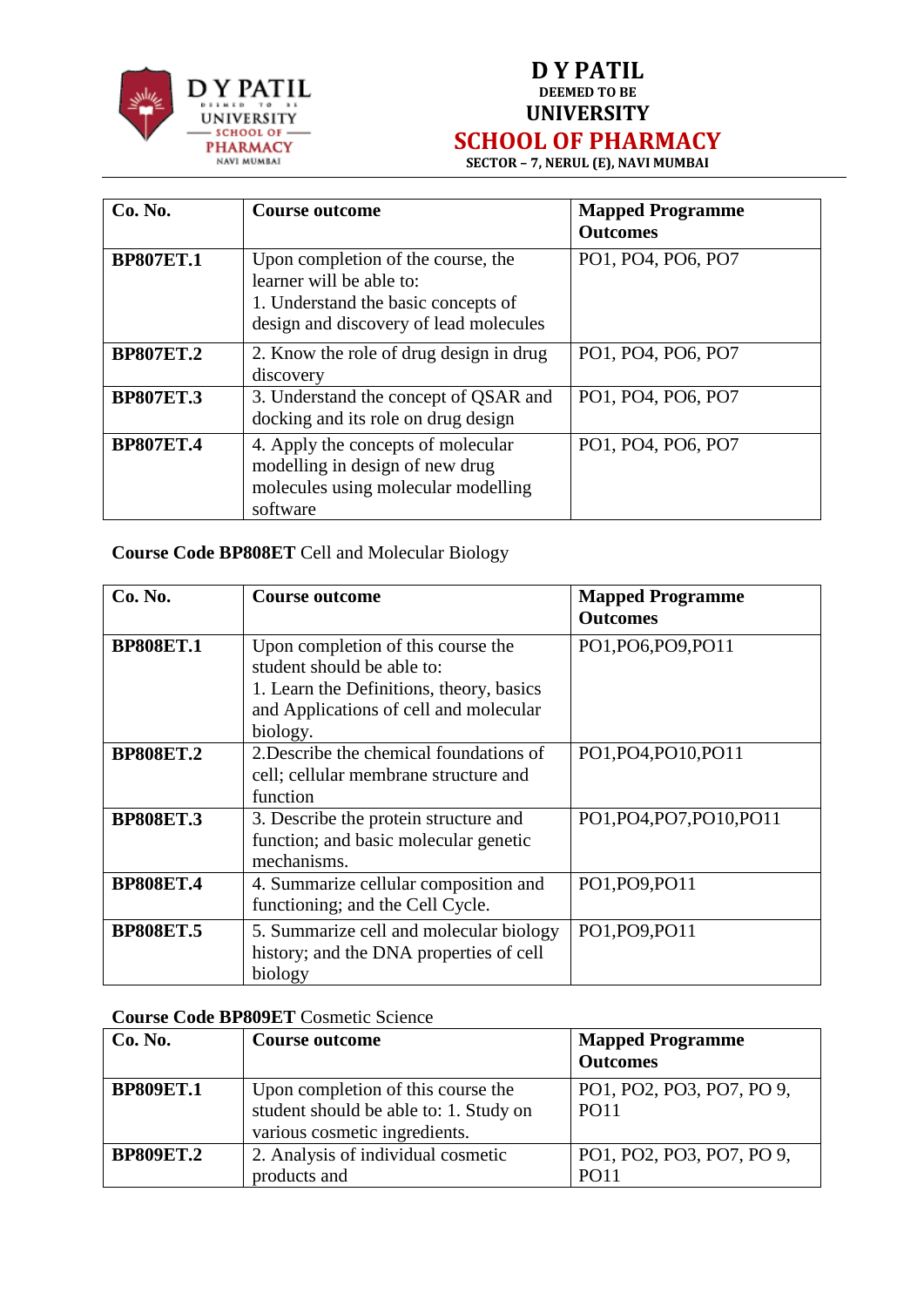



| <b>BP809ET.3</b> | 3. stability studies and toxicological | PO1, PO7, PO9, PO11 |
|------------------|----------------------------------------|---------------------|
|                  | studies of cosmetic products.          |                     |

**Course Code BP810ET** Experimental Pharmacology/ Pharmacological Screening Method

| Co. No.          | <b>Course outcome</b>                                                                                                                              | <b>Mapped Programme</b><br><b>Outcomes</b> |
|------------------|----------------------------------------------------------------------------------------------------------------------------------------------------|--------------------------------------------|
| <b>BP810ET.1</b> | Upon completion of this course the<br>student should be able to:<br>1. Understand the applications of various<br>commonly used laboratory animals. | PO1,PO6,PO9,PO10,PO11                      |
| <b>BP810ET.2</b> | 2. Understand and demonstrate the<br>various screening methods used in<br>preclinical research                                                     | PO1, PO3, PO6, PO10, PO11                  |
| <b>BP810ET.3</b> | 3. Understand and demonstrate the<br>importance of biostatistics and research<br>methodology                                                       | PO1, PO3, PO6, PO10, PO11                  |
| <b>BP810ET.4</b> | 4. Design and execute a research<br>hypothesis independently                                                                                       | PO1, PO6, PO10, PO11                       |

### **Course Code BP811ET** Advanced Instrumentation Techniques

| Co. No.          | <b>Course outcome</b>                                                             | <b>Mapped Programme</b><br><b>Outcomes</b> |
|------------------|-----------------------------------------------------------------------------------|--------------------------------------------|
|                  | At the end of the course the learner<br>should be able to                         |                                            |
| <b>BP811ET.1</b> | Understand the advanced instruments<br>used and its applications in drug analysis | PO1, PO2, PO4, PO9                         |
| <b>BP811ET.2</b> | Undertand the chromatographic<br>separation and analysis of drugs                 | PO1, PO2, PO4, PO9                         |
| <b>BP811ET.3</b> | Understand the calibration of various<br>analytical instruments                   | PO1, PO2, PO4, PO9                         |
| <b>BP811ET.4</b> | know analysis of drugs using various<br>analytical instruments                    | PO1, PO2, PO4, PO9                         |

**Course Code BP812ET** Dietary Supplements and Nutraceuticals

| Co. No.          | <b>Course outcome</b>                                                                                                                                                 | <b>Mapped Programme</b><br><b>Outcomes</b> |
|------------------|-----------------------------------------------------------------------------------------------------------------------------------------------------------------------|--------------------------------------------|
| <b>BP812ET.1</b> | Upon completion of the Co. No. student<br>shall be able to;<br>1. Understand the need of supplements<br>by the different group of people to<br>maintain healthy life. | PO-1, PO-2, PO-3, PO-5, PO-<br>8, PO-9     |